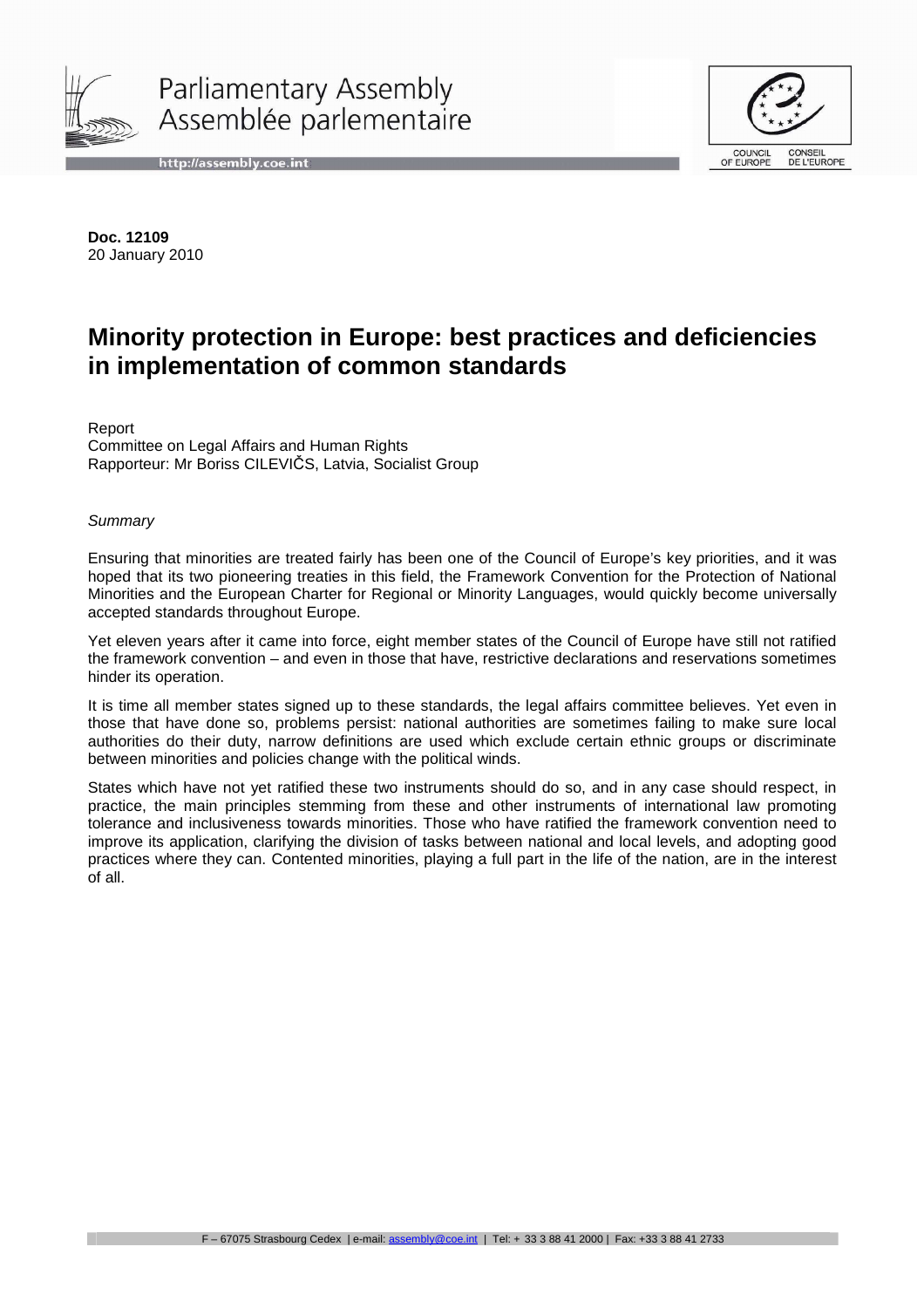# **A. Draft resolution**

1. The Parliamentary Assembly stresses the fundamental importance of the protection of persons belonging to national minorities, as an integral part of the international protection of human rights, for equality, justice, stability, democratic security and peace in Europe.

2. The Assembly recalls its Recommendations 1492 (2001), 1623 (2003) and 1766 (2006), concerning the rights of national minorities and pays tribute to the fundamental role which the Framework Convention for the Protection of National Minorities (ETS No. 157) and the European Charter for Minority or Regional Languages (ETS No. 148) have played over the past few years in improving the protection of national minorities in Europe and promoting their rights.

3. Unfortunately, these two instruments have not yet become universally accepted standards throughout Europe, as some Council of Europe member states have not yet ratified them.

4. To date, four states – Belgium, Greece, Iceland and Luxembourg – have signed the Framework convention but have still not ratified it, and four others – Andorra, France, Monaco and Turkey – have neither signed nor ratified it. The Assembly reiterates its call upon the above-mentioned states to sign and/or ratify the Framework convention as soon as possible, without reservations or restrictive declarations, deploring the lack of progress in this respect since the adoption of its last recommendation in 2006.

5. The Assembly also regrets that the reservations and restrictive declarations formulated by states which have already signed and/or ratified the Framework convention have not been revoked and asks again those states to do so.

6. The European Charter for Minority or Regional Languages has so far been ratified by 24 states. Another nine states have signed it, some of which are expected to ratify soon. But to date, almost half of the Council of Europe's member states have not yet fully subscribed to this legal instrument.

7. The Assembly recalls in this context that the principle of equality and non-discrimination constitutes a fundamental human right which has been enshrined in the framework convention (Article 4). The Assembly strongly deplores the fact that only 17 Council of Europe member states have ratified Protocol No. 12 to the European Convention on Human Rights (ETS No. 177) and only 20 have signed it. Significantly, two member states – France and Monaco – have not yet signed either the framework convention or Protocol No. 12. Therefore, the Assembly reiterates its call upon the states which have not yet done so to sign and/or ratify Protocol No. 12 as soon as possible.

8. The Assembly reiterates its position that the protection of persons belonging to national minorities is essential to the guarantee of full and effective equality of all people, the preservation of social and political stability and democratic security, to the prevention of social tensions and the promotion of the diversity of cultures and languages in Europe.

9. The Assembly welcomes the progress which has been accomplished in the protection of persons belonging to national minorities in the eleven years following the adoption of the framework convention, in those member states which have ratified it. It notes in this context that the framework convention is a "document of principles", and practical methods of implementing these principles may vary widely from country to country. In the course of monitoring the compliance of state parties with the provisions of the framework convention, its advisory committee has accumulated an extensive array of relevant data.

10. The Assembly considers that it would be useful to disseminate as broadly as possible best practices in implementing the framework convention by state parties in order to offer guidance to all member states wishing to overcome difficulties and to further improve the protection of persons belonging to national minorities and respect for diversity in their societies.

11. That said, the Assembly notes that in some states which have ratified the framework convention the situation of national minorities is still very far from ideal. Although the implementation of the framework convention has entailed the adoption of new and effective solutions in this field, there have been many deficiencies and failures in ensuring adequate protection of persons belonging to national minorities. In some states the process of implementation of the framework convention has brought about not only good practices but also serious problems. In particular:

11.1. Very often the protection of persons belonging to national minorities is considered as a political issue and its extent depends on the current political situation. The implementation of policies to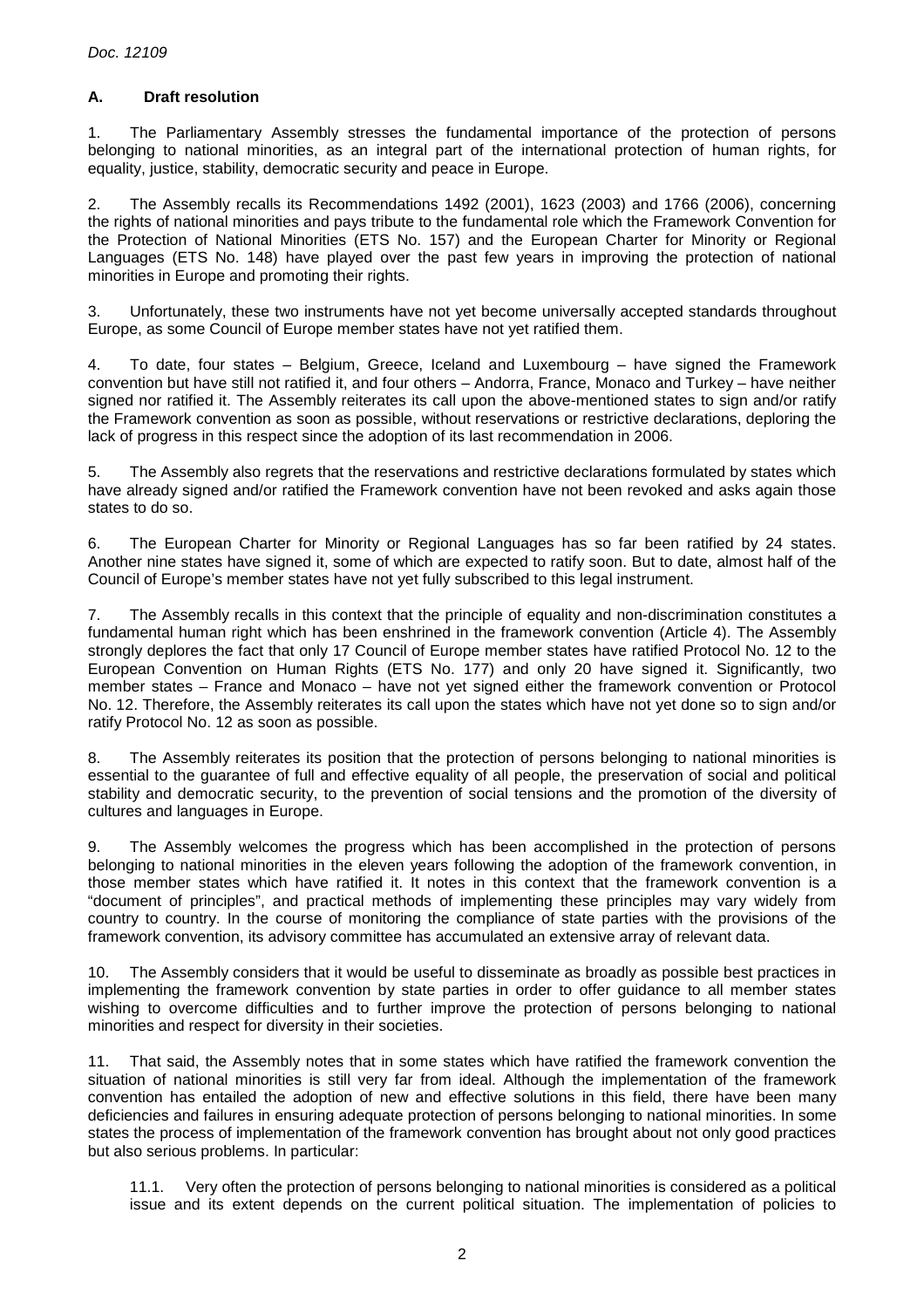reinforce this protection is often discontinued following changes of ruling parties or coalitions. Such changes sometimes also imply transfer of competences between different state institutions. Moreover, due to political changes, certain states develop the types of policies to promote the majority (official or "state") language and culture, which may in practice be detrimental to the protection of persons belonging to national minorities.

 11.2. The state of implementation of the framework convention also varies from state to state according to the degree of decentralisation. In certain states the transfer of competences to local authorities in the field of minority protection has entailed the deterioration of the latter. The advisory committee of the framework convention has identified a number of problems in this area:

11.2.1. there might be an unclear division of competences between the central and subnational authorities, the norms applied by the central and regional levels may be contradictory or central authorities may have lost all power regarding the protection of persons belonging to national minorities after a shift of competencies in favour of local authorities;

11.2.2. local authorities do not implement the framework convention because of a lack of funds from the central budget and/or because of a lack of political will;

11.2.3. local authorities take decisions and/or actions which are incompatible with the principles enshrined in the framework convention (for instance local politicians' hate speeches, school segregation, impeding the participation of national minorities' representatives in public affairs);

11.2.4. in addition, in certain states the central government obliges local authorities to actively restrict the language rights of national minorities on the basis of domestic regulations which contradict the framework convention and the European Charter for Minority or Regional Languages.

12. On the other hand, the Assembly notes, following the findings of the advisory committee of the framework convention, that numerous state parties have provided good examples in implementing the latter. For instance:

12.1. local authorities have undertaken several positive measures with a view to reinforcing the protection of persons belonging to national minorities by national authorities (such as official recognition of certain minority groups, support for their activities, promotion of equal opportunities for Roma). In many cases, local authorities have been more proactive than central ones;

12.2. special institutions to deal with minority issues (ombudspersons) at the sub-national level have been set up and their activities have turned out to be effective in practice.

13. In this context, the Assembly recalls that, according to Article 27 of the Vienna Convention on the Law of Treaties, a party may not invoke the provisions of its internal law as justification for its failure to perform a treaty. Therefore, the framework convention provisions apply to all state bodies without limitations or exceptions, irrespective of the federal, centralised or decentralised structure of the state.

14. The Assembly recalls, therefore, that state parties, and more precisely their central bodies, are accountable for the proper implementation of the framework convention by local and regional authorities, irrespective of the division of competences between them in national law.

15. The Assembly also notes that the personal scope of application of the framework convention still raises serious problems. This is certainly due to the lack of definition of national minorities in the framework convention itself, which leaves a wide margin of appreciation to the state parties. However, this should not lead to arbitrary or discriminatory distinctions between individuals belonging to different minorities. The following issues arise in this respect:

15.1. most of the states grant protection based on the framework convention using the criterion of citizenship. Nevertheless, in certain states, a substantial number of persons belonging to national minorities cannot benefit from this protection, because they do not have the citizenship of the state party concerned (for instance, persons who have become stateless following the dissolution of a former state);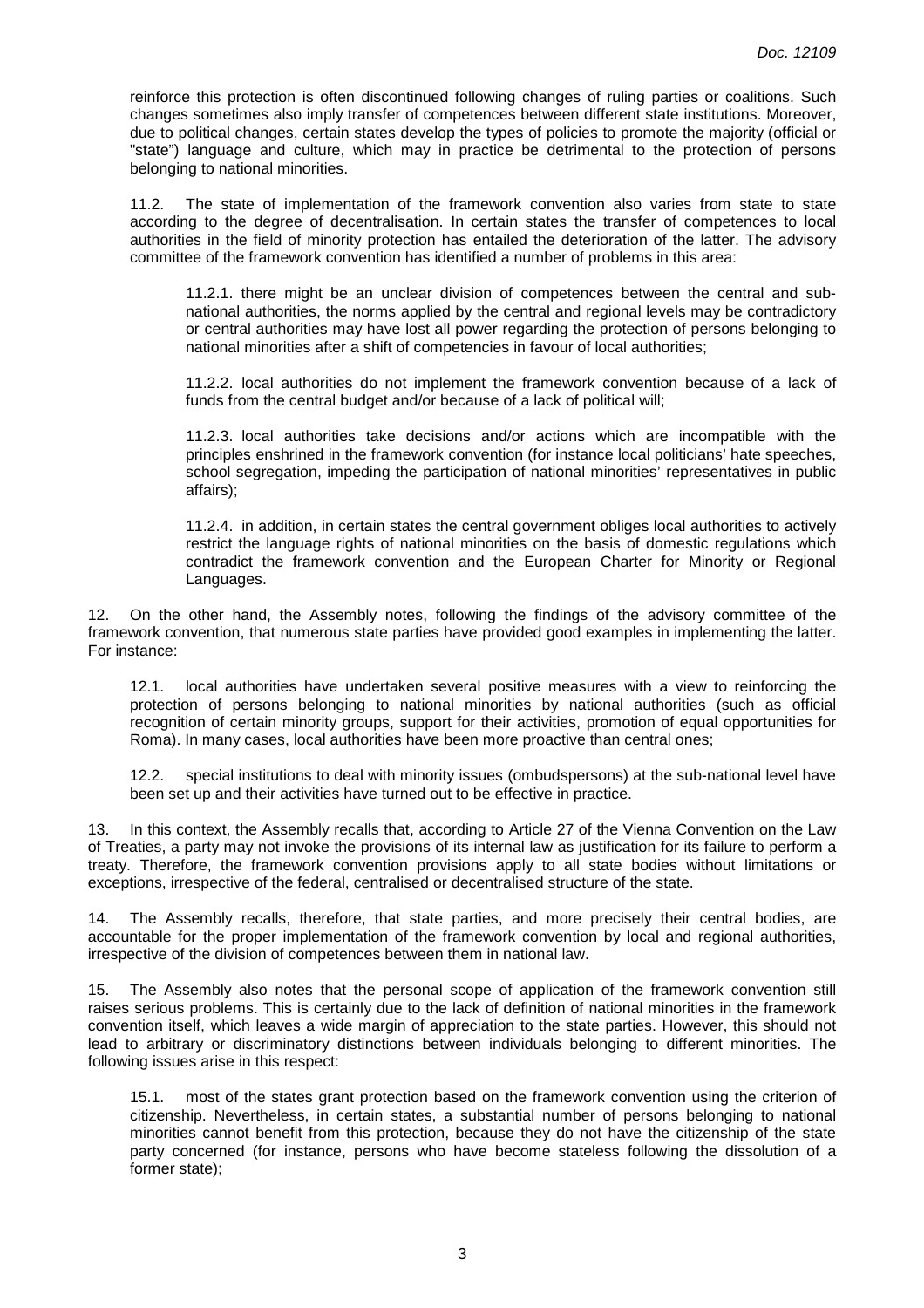15.2. certain states even exclude a priori specific ethnic groups from the scope of application of the framework convention, by defining a very narrow personal and territorial scope of its application;

15.3. a distinction is often made between "autochthonous" and other national minorities, which may lead in practice to a discriminatory application of the rights guaranteed by the framework convention.

16. The Assembly also emphasises the importance of a state party's obligation to create the conditions necessary for effective participation of persons belonging to national minorities in cultural, social and economic life and in public affairs, in particular those affecting them (Article 15 of the framework convention). Especially, participation in public affairs should include not only participation in the elected bodies but also in the executive branch and the civil service. The lack of participation in this area is closely related to the lack of participation in socio-economic life and vice versa, which may be best illustrated by cases of socio-economic exclusion.

17. Concerning member states which have not yet ratified the framework convention, the Assembly recalls that they are nevertheless bound by other instruments of international law, including the political commitments on minority standards of the Organisation for Security and Co-operation in Europe, in particular the Copenhagen Document of 1990, and other conventions of the Council of Europe (in particular the European Convention on Human Rights and the European Social Charter). However, practice shows that, even on this basis, the rights of persons belonging to national minorities are not always properly implemented.

18. Consequently, the Assembly calls upon all member states to:

18.1. ensure that the principles of non-discrimination, equality and respect for diversity are observed in practice, namely through the implementation of relevant Council of Europe's instruments, irrespective of changes in political majorities;

18.2. ensure that all minority groups – national, religious or linguistic – enjoy the right of selfidentification, the right of expression and the right to develop their identity;

18.3. promote at all levels (national, regional and local) tolerance, pluralism, openness and a genuine inclusive dialogue between the authorities and minorities.

19. Specifically concerning states which have ratified the framework convention for the Protection of National Minorities, the Assembly calls upon them to ensure its proper implementation in a spirit of understanding and tolerance, and in conformity with the principles of good neighbourliness, friendly relations and co-operation between states (Article 2 of the framework convention). Therefore it urges those states in particular to:

19.1. ensure continuity and consistency of policies irrespective of changes of government;

19.2. ensure that the framework convention is applied, without exception, throughout their territory and by all branches of government (executive, legislative and judicial) and at all levels of power (local, regional and central), irrespective of their constitutional order as federal or unitary states;

19.3. clarify the division of competences between central and local authorities and define precisely the role and responsibilities of local authorities regarding persons belonging to national minorities, as appropriate;

19.4. adopt a more flexible approach regarding the scope of application of the framework convention, in particular by not basing it exclusively on the citizenship criterion, so that all persons belonging to minorities may benefit from the rights enshrined in the framework convention in a nondiscriminatory manner;

19.5. take the necessary steps in order to ensure the effective participation of persons belonging to minorities in social, economic and cultural life, in the media and in public affairs;

19.6. refrain from adopting laws which – in conflict with the spirit of the framework convention, and jeopardising its provisions – derogate from the language rights of national minorities, or oblige state bodies or local authorities to act counter to the exercise of minority rights.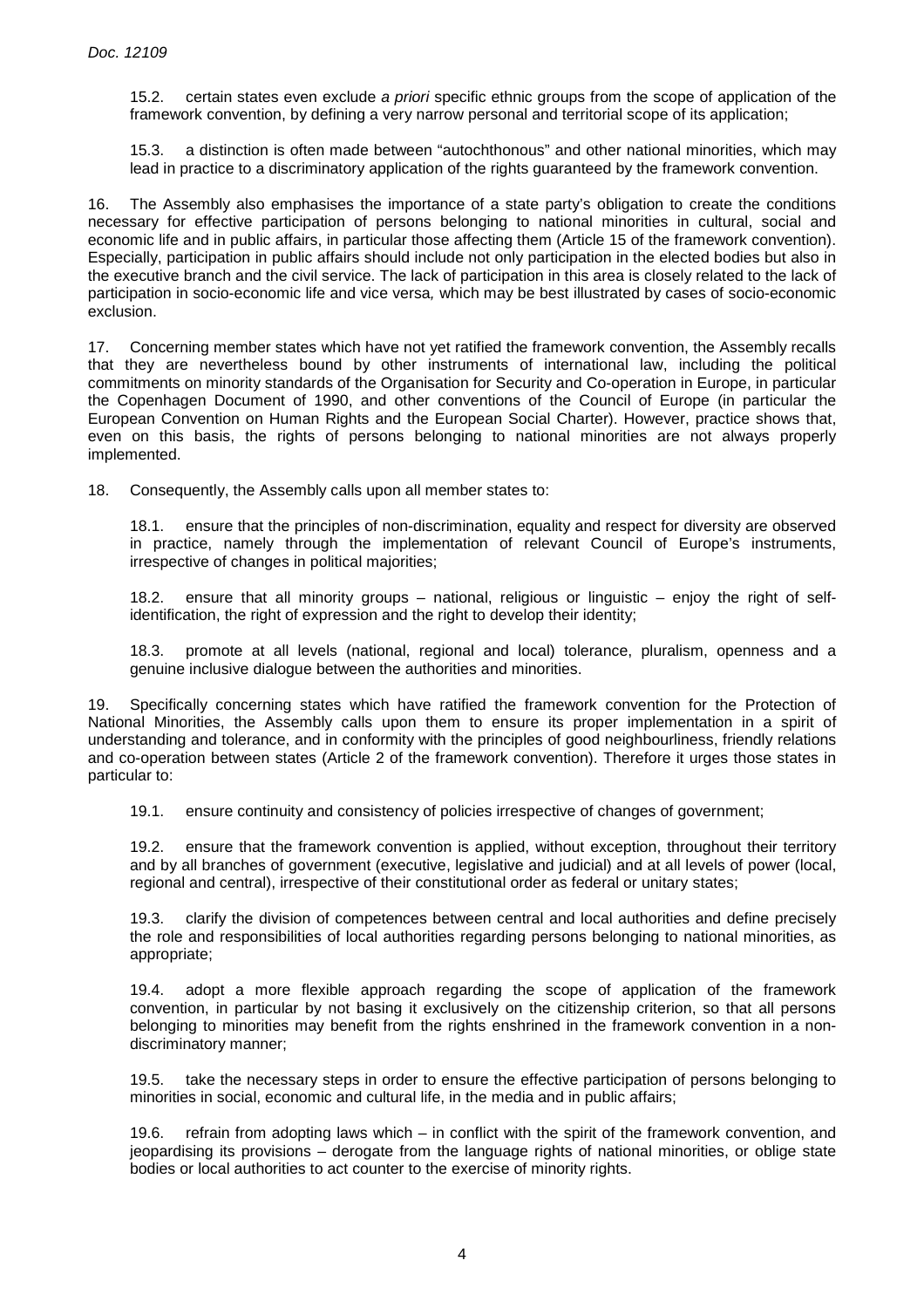# **B. Draft recommendation**

1. Referring to its Resolution ….(2010) the Parliamentary Assembly recommends that the Committee of Ministers:

1.1. enhance efforts aimed at the speedy ratification of the Framework Convention for the Protection of National Minorities (ETS No. 157), the European Charter for Minority or Regional Languages (ETS No. 148) and Protocol No. 12 to the European Convention on Human Rights (ETS No. 177);

1.2. pursue co-operation with other international organisations, in particular the European Union, the Organisation for Security and Co-operation in Europe and the United Nations, with a view to achieving coherent interpretation of standards and implementing common policies in the field of the protection of national minorities.

2. Moreover, recalling the necessity of ensuring the proper implementation of the framework convention according to the principles enshrined in its Article 2, the Assembly recommends that the Committee of Ministers:

2.1. take the necessary measures to ensure that information of relevance to the implementation of the framework convention is submitted by state parties to the Secretary General in good time;

2.2. ensure availability of information on good practices in the implementation of the framework convention as early and broadly as possible;

2.3. encourage the advisory committee of the framework convention to prepare thematic reports so as to assist states and minorities in developing good practices for specific issues, in particular minority groups' participation in socio-economic and cultural life.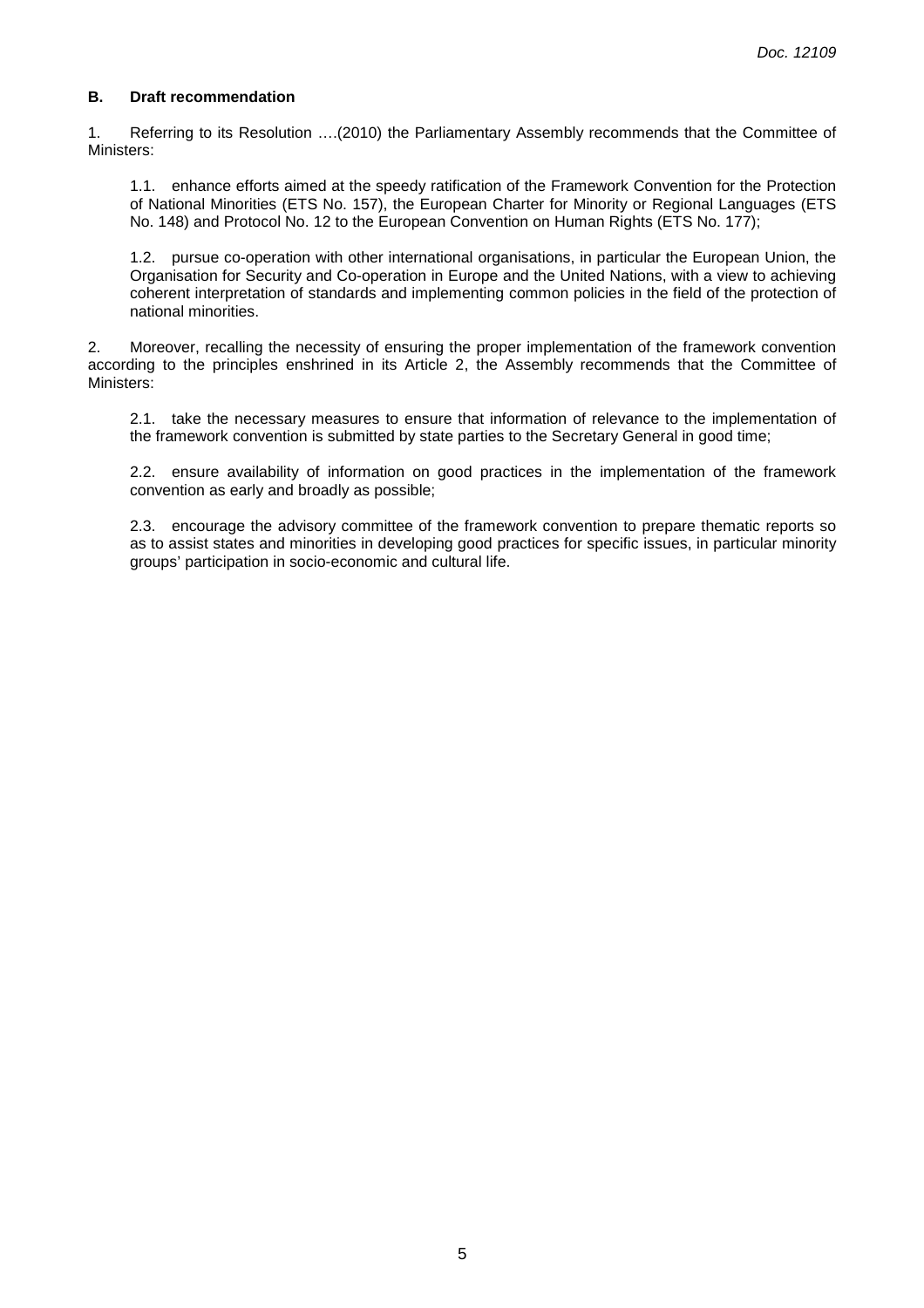# **C. Explanatory memorandum, by Mr Cilevičs, rapporteur**

# **Contents:**

|              |                                                                                            | Page |  |
|--------------|--------------------------------------------------------------------------------------------|------|--|
| $\mathbf{L}$ |                                                                                            |      |  |
|              | İ.                                                                                         |      |  |
|              | ii.                                                                                        |      |  |
| Ш.           | Obligations of the local and regional authorities under the framework convention           |      |  |
|              |                                                                                            |      |  |
|              | ii.                                                                                        |      |  |
| III.         | Continuity of minority policies following a change of government/ruling parties 11         |      |  |
|              |                                                                                            |      |  |
|              | ii.                                                                                        |      |  |
| IV.          |                                                                                            |      |  |
|              | i.                                                                                         |      |  |
|              | ii.                                                                                        |      |  |
|              |                                                                                            |      |  |
|              |                                                                                            |      |  |
|              | Obligations of Council of Europe member states which are not parties to the Council<br>iv. |      |  |
|              |                                                                                            |      |  |
| $V_{\rm c}$  | Effective participation of persons belonging to national minorities in cultural, social    |      |  |
|              |                                                                                            |      |  |
|              |                                                                                            |      |  |
| VI.          |                                                                                            |      |  |
|              |                                                                                            |      |  |

# **I. Introduction**

#### i. My mandate

 $\overline{a}$ 

1. The present report stems from a motion for a recommendation on "Minority protection in Europe: best practices and deficiencies in implementation of common standards" (Doc. 11261 rev) which I tabled with other members of the Assembly. On 27 June 2007, the Committee on Legal Affairs and Human Rights appointed me as rapporteur.

2. In the framework of this broad mandate, I intend to study a number of cases, including long-standing issues of contention. Some of them have already been mentioned in the motion referred to above, others have been raised in other motions referred to the Committee on Legal Affairs and Human Rights in the meantime.<sup>1</sup>

3. Nevertheless, in this context, I should also specify that I will not deal extensively with issues currently covered by other reports dealt with by the committee, namely:

- "The European Charter for Regional or Minority Languages" (Rapporteur: Mr Berényi, Slovak Republic, EPP/CD);
- "The Freedom of religion and other human rights for non-Muslim minorities in Turkey and for the Muslim minority in Thrace (Western Greece)" (Rapporteur: Mr Hunault, France, EDG); and
- "The situation of Roma in Europe" (Rapporteur: Mr Berényi, Slovak Republic, EPP/CD).

4. Consequently, my report focuses on the implementation of principles of the Framework Convention for the Protection of National Minorities rather than on the European Charter for Regional or Minority Languages.

<sup>1</sup> See Doc. 11249, motion for a resolution on the "Plight of the ethnic Macedonian national minority of northern Greece", referred to the Committee on Legal Affairs and Human Rights, for information, on 24 May 2007.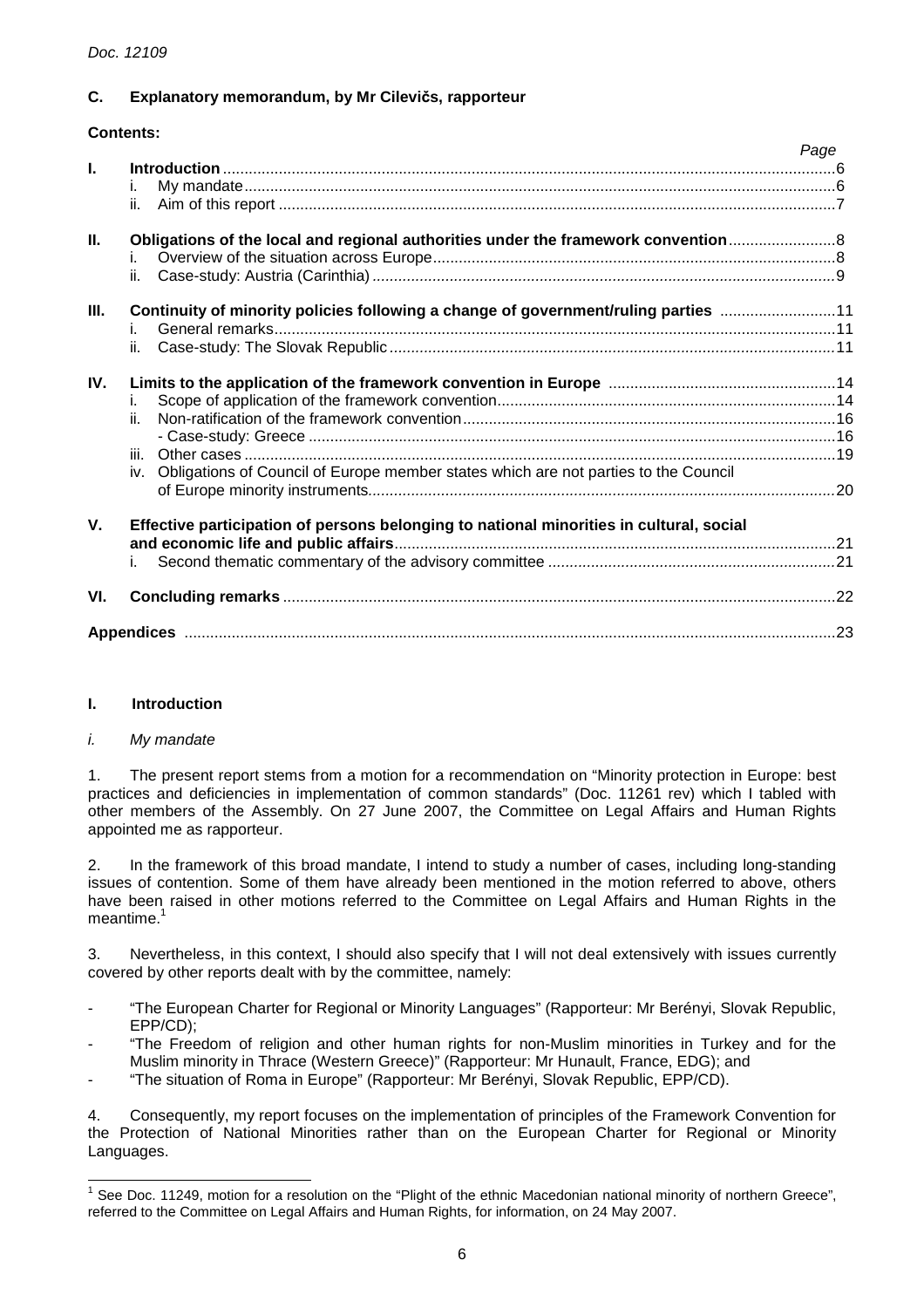## ii. Aim of this report

5. Most recent Assembly's reports concerning national minorities focused on the standards pertaining to minority protection in Europe<sup>2</sup>, and more particularly on the Council of Europe's two main instruments in this respect: the Framework Convention for the Protection of National Minorities and the European Charter for Regional or Minority Languages. Although very different in nature, these two mutually complementary instruments are crucial for building a Europe based on universal values: substantive equality and nondiscrimination, on the one hand, and preservation and promotion of cultural and linguistic diversity, on the other. The framework convention has become the first ever legally binding instrument on minority rights, while the European charter has become the first ever legal instrument to protect languages. Other relevant standards set, in particular, by the European Convention on Human Rights and the case law of the European Court of Human Rights will be referred to in the chapters below.

6. At present, the period of standard setting is probably over for a while, so emphasis now needs to be put on proper implementation of existing standards. Both the framework convention and the European charter provide for a review mechanism of their implementation, involving independent bodies: the advisory committee for the framework convention and the committee of experts for the European charter.<sup>3</sup>

7. On 11 March 2008, I represented the Assembly at the international Conference entitled "Ten years of protecting national minorities and regional or minority languages: institutions and impact" which was organised under the auspices of the Slovak Presidency of the Council of Europe Committee of Ministers to mark the 10<sup>th</sup> anniversary of the entry into force of the framework convention and the European charter, on 1 February and 1 March 1998 respectively. On this occasion, I stressed that, on one hand, a lot has been achieved in terms of minority protection in Europe and that, on the other hand, amazing creativity has been demonstrated across Europe to avoid fair implementation of the principles of minority protection and even to elude undertaking any clear-cut legal obligations in this respect.

But, in general, the acceptance of international scrutiny of minority policies and practices has become more widespread, with the framework convention affirming its position as the main legal yardstick in Europe. Most countries today recognise the positive contribution of national minorities to their societies and the value of the framework convention as an objective legal standard and a tool for countering extremist positions, although anti-minority rhetoric still remains all too common in Europe, especially around election time.

9. Over the years, the monitoring procedures conducted by the advisory committee and the Committee of Experts have produced a broad array of valuable data on practical successes and issues for concern.

10. For the Assembly, the political aspect of these data is of particular interest. Indeed, for parliamentarians it is essential to single out the most essential decisions of a political nature which have a crucial impact on the implementation of minority standards.

11. Thus, this report is not meant to be a monitoring report as it does not aim to evaluate minority situations in particular countries, but rather strives to determine, through, *inter alia*, a "case-study", the most crucial and potentially controversial areas of political decision-making affecting the implementation of the standards of minority protection.

- 12. Four areas can be singled out in particular:
- Obligations of the local and regional authorities under the framework convention (taking into account the autonomy of the local and regional authorities, particularly in federal states);
- The continuity of minority policies following a change of government;
- The scope of application of the framework convention;
- The effective participation of persons belonging to national minorities in cultural, social and economic life and public affairs.

 $\overline{a}$  $2$  Doc. 9862, 9 July 2003, Rights of national minorities, Assembly Recommendation 1623 (2003); Doc. 10961, 12 June 2006: Ratification of the Framework Convention for the Protection of National Minorities by the Member States of the Council of Europe, Assembly Recommendation 1766 (2006); Doc. 11030, 22 September 2006: The 2003 guidelines on the use of minority languages in the broadcast media and the Council of Europe standards: need to enhance cooperation and synergy with the OSCE, Assembly Recommendation 1773 (2006).

<sup>3</sup> The Council of Europe's Committee of Ministers then adopts a resolution/recommendation on the implementation of these instruments by state parties, on the basis of the evaluation by these independent bodies.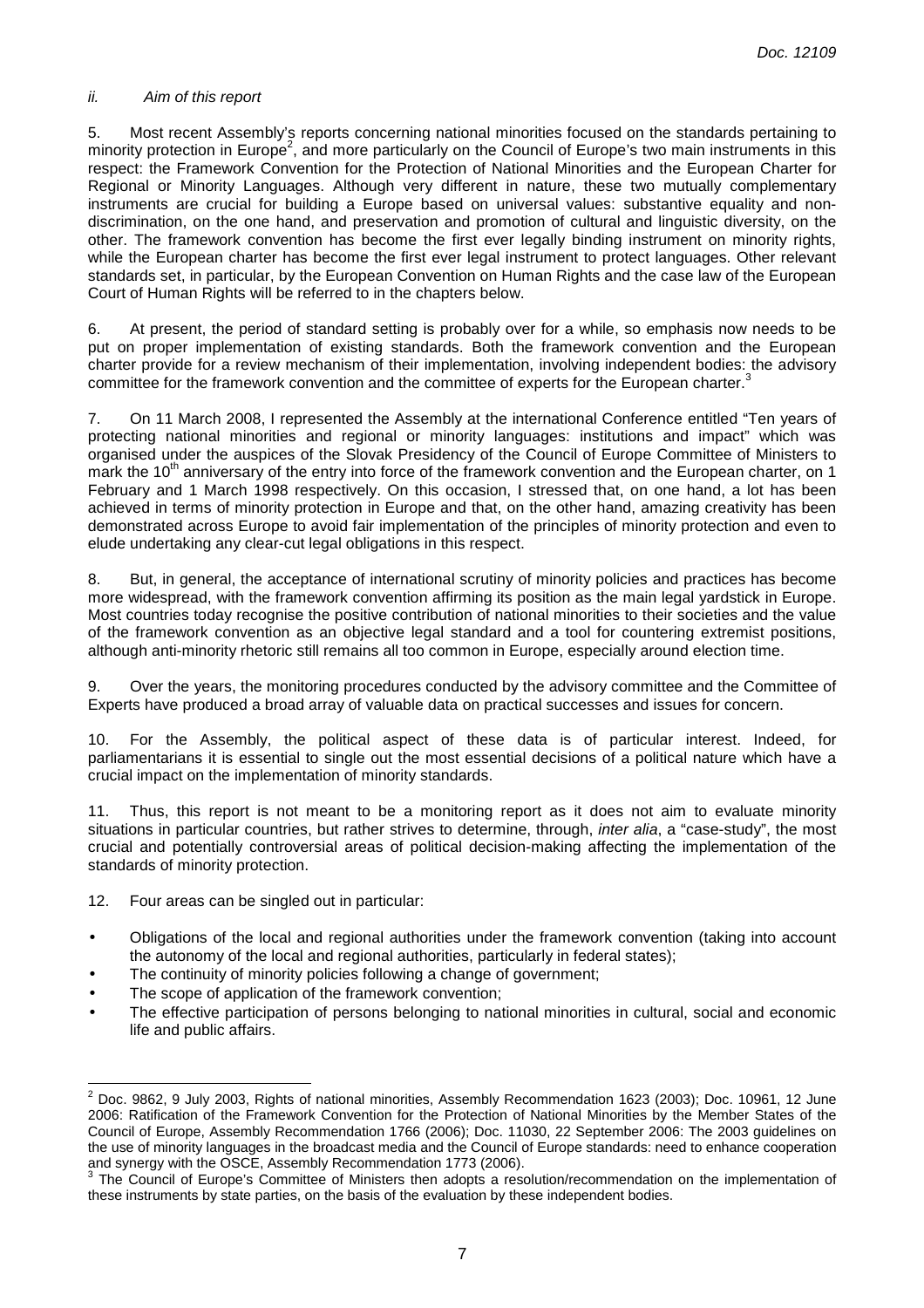13. On 10 March 2009 in Monaco, the Sub-Committee on Rights of Minorities held an exchange of views with Mr Asbjørn Eide, former President of the advisory committee and with Mrs Snjezana Bokulic, Minority Rights Group Europe (Budapest). I am most grateful for the information provided by the experts under the four areas mentioned above, which also highlights, in these very fields, issues of concern and further challenges, but also successes and best practices which could offer guidance to other member states and further improve the protection of minorities in Europe.

# **II. Obligations of the local and regional authorities under the framework convention**

# i. Overview of the situation across Europe

14. The obligations resulting from the framework convention are binding on every state party as a whole. Actions or omissions of all branches of government (executive, legislative and judicial) and other state authorities, irrespective of their level (national, regional or local), may engage the responsibility of the state party.

15. According to Article 27 of the Vienna Convention on the Law of Treaties<sup>4</sup>, a state party "may not invoke the provisions of its internal law as justification for its failure to perform a treaty …". Therefore the executive branch, which usually represents state parties at international fora (including before the advisory committee and the Committee of Ministers) may not validly argue that an action incompatible with the provisions of the framework convention has been carried out by another branch of government as a means of seeking to relieve the state party from its responsibility for the action and, consequently, its incompatibility with the framework convention. The provisions of the framework convention are binding on all authorities, irrespective of the constitutional order of the state party as a federal or centralised state, without any limitations or exceptions.

16. Local and regional authorities are therefore obliged to implement the framework convention, like any other legally binding international instrument.

17. On some occasions, however, the advisory committee has observed that while appropriate measures had been taken at the national level, local authorities sometimes failed to act properly.

18. Decentralisation is often considered as a solution for solving several problems related to the protection of minorities. Indeed, in a number of cases, it has had a positive impact. However, the advisory committee has also observed that in practice decentralisation does not always entail an improvement of the situation of minorities. Very often a shift of competences in the field of minority protection towards local authorities has resulted in a weaker protection of minority groups and increased their difficulties.

19. Three types of issues have been identified by the advisory committee with regard to the role of local authorities.

- Implementation of the framework convention provisions in federal states, in which most competences (for instance education, culture, media) in the field of minority protection lie with regional authorities and/or cases where the division of competences between the central and sub-national authorities is not clear enough (for instance in the Russian Federation, to a lesser extent in Germany). In some cases, the norms applied by federal and regional/local authorities may even be contradictory. Moreover, in certain states, such as Bosnia and Herzegovina, the central authorities have almost no competencies in the field of minority protection and the sub-national authorities (both entities and the cantons of the Federation) have all the competencies. However, in the majority of cases, local authorities are not aware of the obligations stemming from the framework convention and/or they lack the political will to implement them.
- Decentralisation leading to non-implementation of the framework convention by the local authorities: the most current and illustrative example is that of local authorities not allocating funds to the implementation of national strategies for minorities at the local level or not having enough funds to implement such strategies because of insufficient financial transfers from the central budget (for example the difficulties faced by minority self-governments in Hungary, which very much depend on the good will and cooperation of local self-governments and their readiness to allocate funds for the activities of minority self-governments). The lack of financial means is sometimes coupled with the local authorities' lack of political will. In many state parties, notably those of Central and Eastern Europe, the gaps in the implementation of the framework convention or in certain cases the lack of its

<sup>4</sup> United Nations, Treaty Series, vol. 1155, p. 331.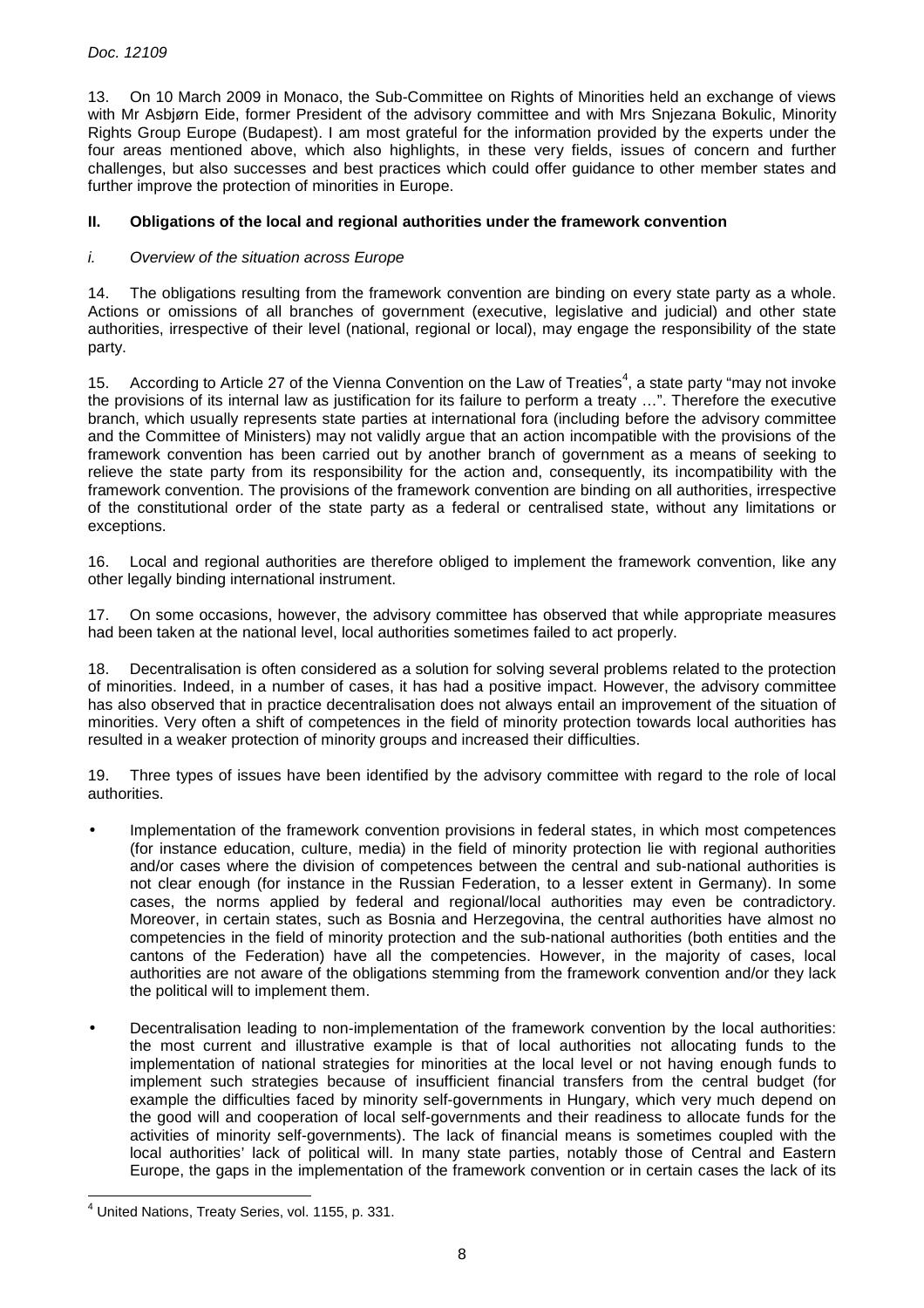implementation (including, for instance, the absence of strategies for Roma) result from decisions taken at national level.

• Local authorities taking decisions which are not compatible with the principles of the framework convention: for example building walls around Roma districts (for example in Usti-nad-Labem in the Czech Republic, where the advisory committee found that the state failed to guarantee respect for the rights of national minorities<sup>5</sup>), not erecting or destroying bilingual signs in minority languages (for instance in Carinthia, where the decisions of the Austrian Constitutional Court are still not implemented – see the case-study below), housing segregation (Roma in numerous countries, for example). Other examples include hate speech by local politicians against persons belonging to minorities, school segregation and obstacles faced by representatives of national minorities in participating in public affairs and decision-making at the local level.

20. There are also examples of positive actions taken by local authorities: the system of self-government in Hungary has had a number of positive consequences for the empowerment of minorities and increasing their role in society as a whole, although its impact is still limited by a number of drawbacks. The setting up of institutions to deal with minority issues at the sub-national level, like for example the Ombudsperson for minorities in Schleswig-Holstein in Germany, may also be a useful tool in practice. Another positive example of the German authorities' actions: in the Rhineland-Palatinate, the Land Government decided to recognise the Roma (Sinti) as a national minority at the Land level, which afforded them not only official recognition, but also more opportunities to develop their activities. Furthermore, in Spain, the Government of Andalusia has for a long time been very active in promoting equal opportunities for Roma, making it a forerunner of the minority protection issues before the central authorities. In the Russian Federation, some of the subjects of the Federation have enacted additional legal guarantees to strengthen minority groups' protection.

21. In its recommendations made during the first and second cycles of monitoring, the advisory committee consistently reminded the state parties (i.e. their central authorities) that they were accountable for the implementation by the local/regional authorities of the provisions of the framework convention. The advisory committee also reiterated that, consequently, they should take all the necessary measures to ensure a proper implementation of the framework convention. Moreover, it stressed the regulatory role of the State in implementing policies and measures to protect minorities, especially by ensuring consistency in the legislation and implementation of policies throughout the territory. It also recalled the necessity of providing equal opportunities for all persons belonging to minorities, irrespective of their place of residence. The advisory committee also called for more clarity in the division of competences between the central and local authorities in areas affecting national minorities.

22. In her report on Greece, the United Nations independent expert on minority issues considered that "[t]he government must ensure that national policies are not subverted or defied by local authorities who find it more convenient to be responsive to local prejudices. With respect to international legal obligations including rights of non-discrimination and equality, domestic constitutional arrangements such as decentralised authority or devolution of powers, do not mitigate state responsibility for violations of human rights. The government should consider models which recognise the principle of national government preemption of local authority in matters of compelling state interest such as fundamental rights. Alternative models deny funding to non-compliant localities. The European Commission against Racism and Intolerance (ECRI) has recommended sanctions "on municipal councillors who make racist remarks or do not comply with the regulations and decisions that bind them".<sup>6</sup> The government must display a stern political will that localities have no option other than to comply with positive national policies. National ministries must then effectively monitor implementation on the local level.<sup>7</sup> (see also details of the case study on Greece below).

#### ii. Case study: Austria (Carinthia)

23. The legislative framework for the protection of minority rights is well developed in Austria. As stressed by the advisory committee and the Council of Europe's Committee of Ministers<sup>8</sup>, since 2004, Austria has significantly strengthened its anti-discrimination legislation at federal and Länder level and the new legal guarantees are reinforced by the setting up of a new institutional framework to tackle discrimination,

 5 Opinion on the Czech Republic adopted on 6 April 2001, ACFC/INF/OP/I(2002)002.

<sup>&</sup>lt;sup>6</sup> ECRI report on Greece (third monitoring cycle), CRI(2004)24, adopted on 5 December 2003, published on 8 June 2004, paragraph 73.

<sup>7</sup> Report of the United Nations independent expert on minority issues, mission to Greece, A/HRC/10/11/Add.3, 18 February 2009.<br><sup>8</sup> See deeumen

See document CM(2007)132, 24 August 2007, Second Opinion of the advisory committee on Austria, adopted on 8 June 2007, and Resolution ResCMN(2008)3, adopted by the Committee of Ministers on 11 June 2008.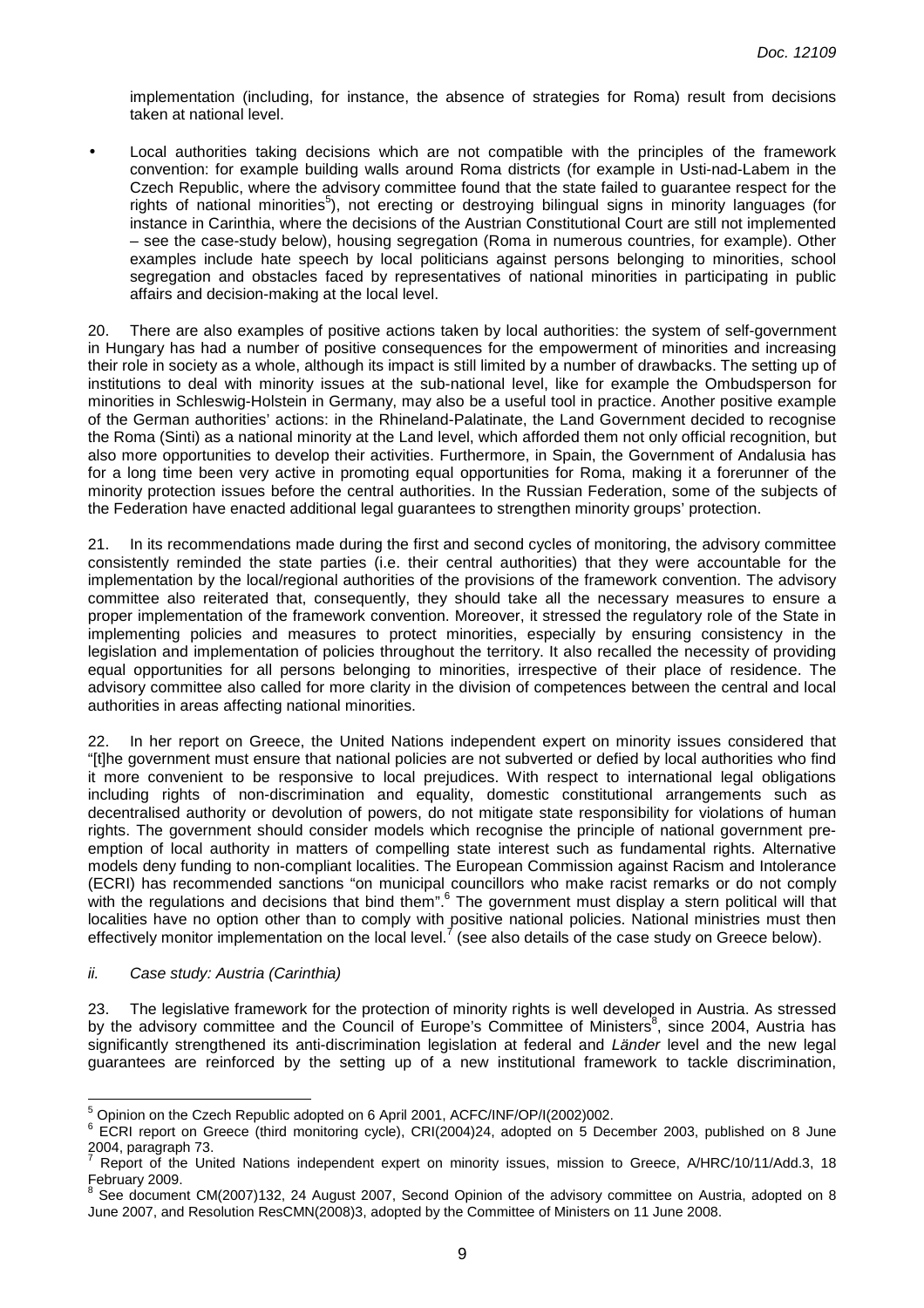including on grounds of ethnicity. Further efforts have been made to improve community relations, promote the integration of immigrants and expand intercultural dialogue in society. Measures have also been taken to enhance the preservation and development of the cultural heritage and identity of persons belonging to the Slovene minority in Styria and to improve further the system of bilingual education in Carinthia and Burgenland. Finally, the new Austrian Broadcasting Corporation Act (ORF) has widened possibilities for broadcasting in the national minority languages and valuable initiatives regarding cross-border co-operation on issues related to national minorities continue to be developed.

24. However, the advisory committee noted shortcomings in the implementation of this legislation, both at federal and local level, in particular with respect to the use of minority languages in relation to the administrative authorities and bilingual topographical signs.<sup>9</sup>

25. On 9 and 10 June 2008, I carried out a fact-finding visit to Austria (Vienna and Klagenfurt in Carinthia; see Appendix I) focusing on the issue of bilingual (i.e. in German and Slovenian) topographical road signs in the federal province of Carinthia, which affect the Slovene minority. Regrettably, despite several requests, there was no meeting with representatives of the regional government during this visit.

26. As already stressed both by the advisory committee and the Council of Europe's Commissioner for Human Rights in their respective recent reports on Austria,<sup>10</sup> bilingual topographical signs have been a point of contention in Austria for some years.

27. In a decision of 13 December 2001, confirmed by later judgments, the Constitutional Court ruled that the Slovene minority would be entitled to display bilingual topographical signs in municipalities where the minority represented at least 10% of the population over a long period. The recently deceased Governor of Carinthia criticised the decision and, to date, the decision of the Constitutional Court of 13 December 2001 has yet to be implemented.

I raised this issue with a representative of the Constitutional Court in Vienna during my visit. The nonimplementation of the decision of the Constitutional Court has been denounced on several occasions by various Council of Europe bodies, most recently by the Committee of Ministers on 11 June 2008 (see below). Nevertheless, during my meeting at the Chancellery, my interlocutors argued that every single decision was implemented.

29. Here, it should be explained that each decision of the Constitutional Court concerned a specific road sign in a specific village; nevertheless the decision should apply, *mutatis mutandis*, to all other villages concerned, which was not the case.

30. This also illustrates that the debate is not about the principle of whether or not there should be bilingual signs but about the number of bilingual signs to be displayed (about 200 villages according to the Slovene minority).

31. While the non-implementation of decisions of the Constitutional Court by the Carinthian authorities raises serious concerns regarding the rule of law, a number of my interlocutors stressed that it was also clearly a political issue – strongly connected with the personality of the (late) Governor of the Province –, occasionally exploited by a few politicians, and that there was a lack of political will at all levels to solve this issue once and for all.

32. Nevertheless, this situation also illustrates the difficulties that might arise in a federal structure with a very complex distribution of competences when stumbling blocks at regional level have not been overcome by the federal level for years.

33. Most recently, on 11 June 2008, just after my visit, the Council of Europe's Committee of Ministers adopted Resolution ResCMN(2008)3 on Austria which, inter alia, refers to this issue as follows:

"The Constitutional Court's decision of 13 December 2001 on bilingual topographical signs has still to be implemented. The unresolved conflict around bilingual signs in Carinthia is creating an atmosphere that is not conducive to harmonious relations and may hamper the effective implementation of other rights of persons belonging to national minorities. The full implementation of the legislation on the use

<sup>&</sup>lt;sub>9</sub><br><sup>9</sup> Idem.

<sup>&</sup>lt;sup>10</sup> Document CM(2007)132, 24 August 2007. CommDH(2007)26, 12 December 2007, Report on the visit to Austria, 21-25 May 2007.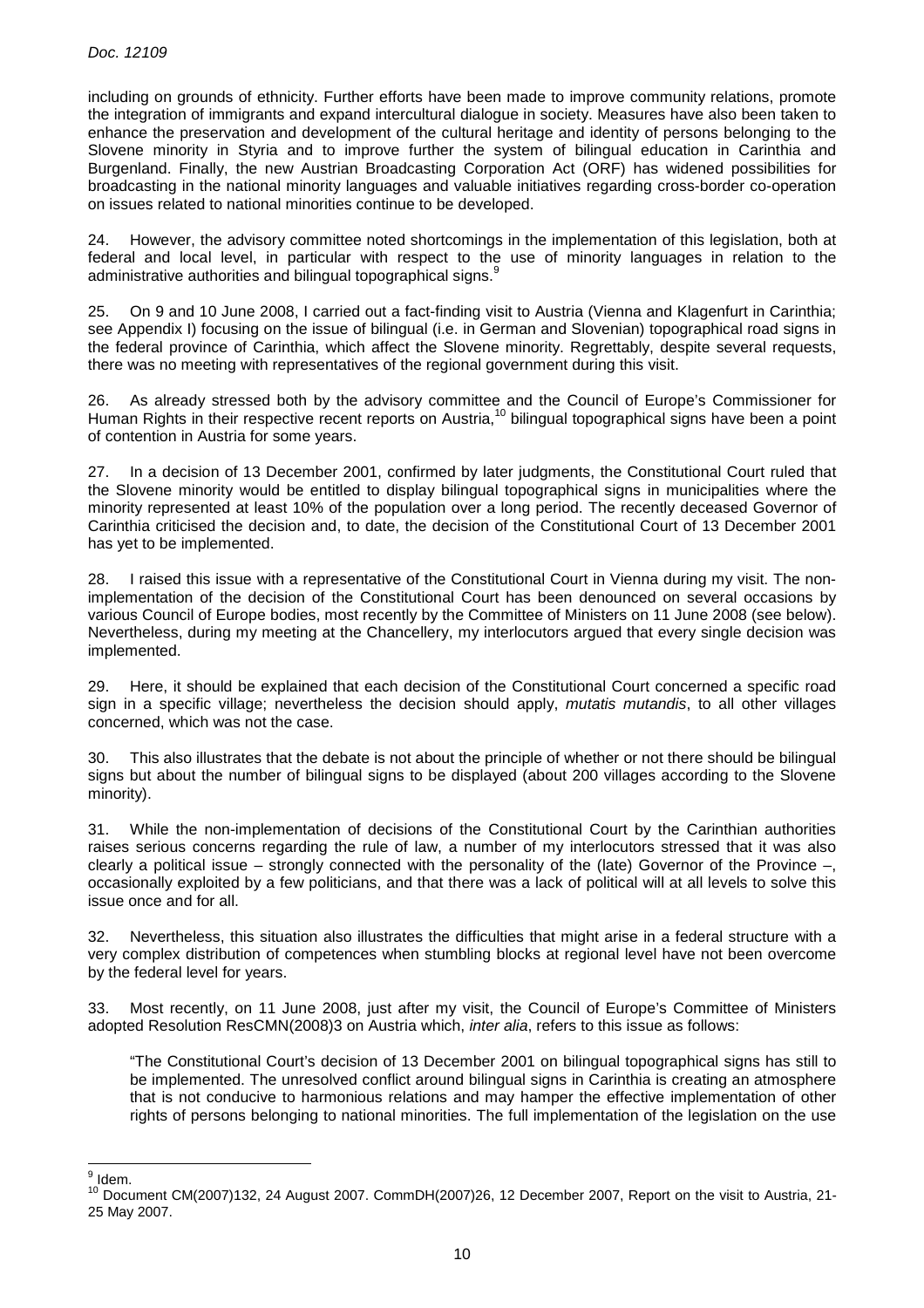of minority languages in relations with the authorities continues to face obstacles in Carinthia and Burgenland."

34. In this context, it should also be stressed that Austria is a state party to the framework convention (and the European charter) since 1998. Accordingly, it shall apply the provisions of the framework convention in good faith, in a spirit of understanding and tolerance and in conformity with the principles of good neighbourliness, friendly relations and co-operation between states (Article 2 of the framework convention).

This issue should be solved as soon as possible to the benefit of all concerned. Some interlocutors believed that it should be achieved by the adoption of a specific law indicating where and how the bilingual road signs should be placed.

36. Notwithstanding the difficulties described above in Carinthia, a number of interlocutors, as well as the Committee of Ministers, have praised and called for the further development of the unique system of bilingual education in Carinthia and Burgenland, which, reportedly, even attracts an increasing number of pupils from the linguistic majority. This illustrates again the fact that both difficulties and best practices can be found in the same country or region.

# **III. Continuity of minority policies following a change of government/ruling parties**

#### i. General remarks

37. The advisory committee has touched upon this issue in different contexts.

38. Firstly, it noted that in some state parties the commitments taken by previous governments in the field of minority protection had not been upheld or fulfilled, for instance concerning the adoption of new legislation in this area. Furthermore, in some cases the financial support for the protection of minorities and/or the political will in this respect weakened following changes in governments at the central or local level (for example the drastic reduction of funding of minority self-government in Hungary following the 2002 elections).

39. Secondly, in a number of state parties, the advisory committee also regretted the lack of continuity and consistency in the conduct of policies on minorities. In many cases this problem was manifested in shifts in such policies and sometimes also in the change of the relevant institutions, which affected the effectiveness and capacity of these institutions (see, for instance, the second advisory committee's Opinion on Sweden<sup>11</sup>). Therefore the advisory committee recommended more streamlining and consistency, irrespective of changes in government.

40. Furthermore, the advisory committee noted with concern a weakening of the efforts made to promote the implementation of the framework convention by some state parties, notably those that had recently joined the European Union. In such cases, the advisory committee could but invite the states concerned to pursue and enhance their efforts.

41. Lastly, some state parties had taken commitments in the field of minority protection when they joined the Council of Europe, but have not yet implemented them, because of, inter alia, shifts in their policies. Such was notably the case of Azerbaijan, whose authorities, upon accession to the Council of Europe, had committed themselves to adopting additional legislation on the protection of national minorities. However, there has been no progress in this respect for the last few years.

#### ii. Case study: The Slovak Republic

 $\overline{a}$ 

42. A change of government might represent a challenge for the continuity of policies related to minority protection.

43. In the context of this study, I have decided to examine the case of the Slovak Republic. On 11 June 2008, I visited Bratislava and Šamorin (see the programme of the visit in Appendix II), where I had a number of meetings with, inter alia, representatives of the Hungarian minority in the country. The Hungarians, who represent almost 10% of the state's population, form the largest minority in the Slovak Republic.

44. During my visit, a number of interlocutors of the Hungarian minority stressed that 1998 represented a turning point for minority protection in the country, when representatives of the Hungarian minority entered

<sup>&</sup>lt;sup>11</sup> See document ACFC/OP/II(2007)006, Second opinion on Sweden, adopted on November 2007.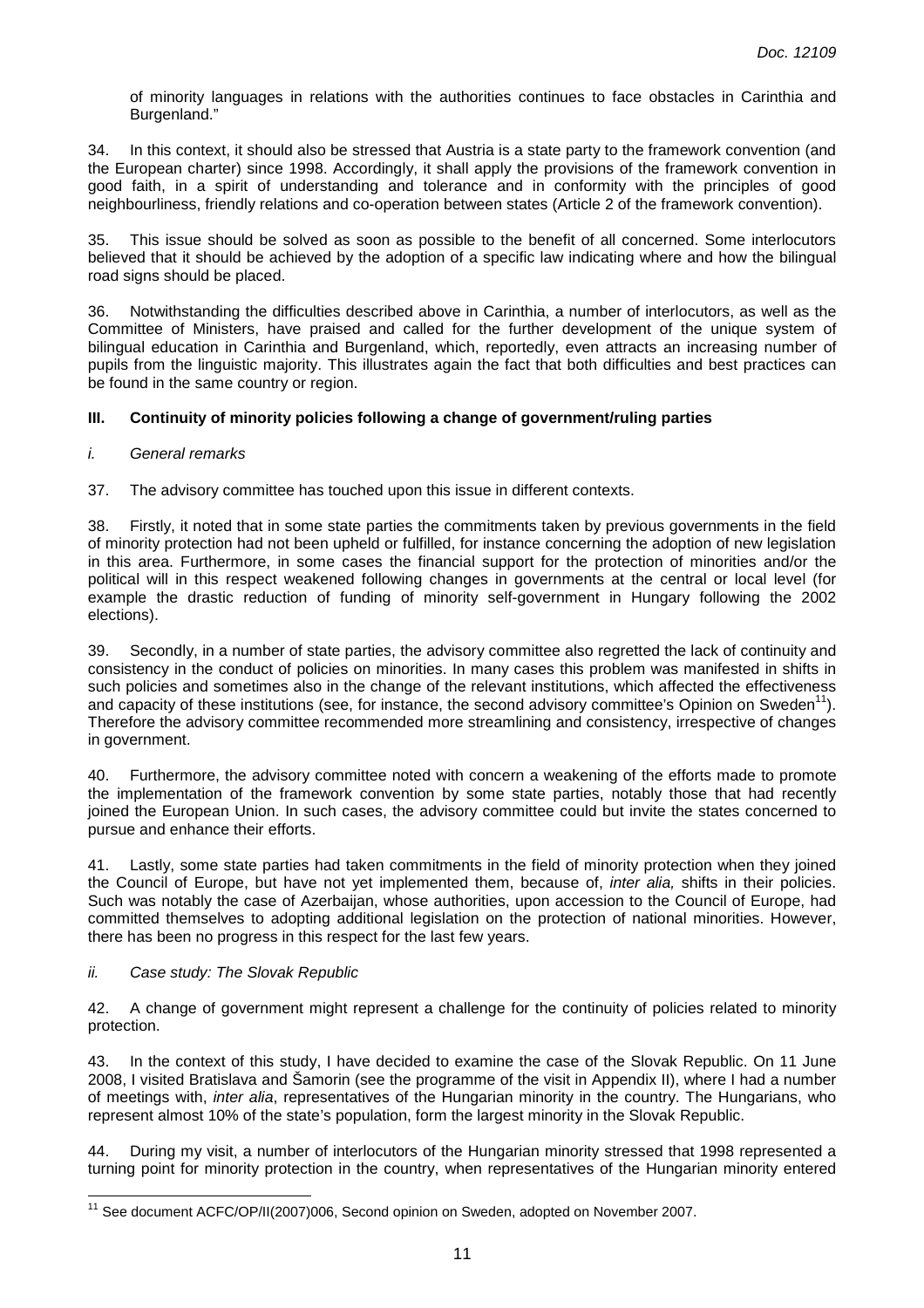the ruling coalition. Since then a number of initiatives have been taken with respect to minorities, among which the setting up of different bodies dealing with minorities – for example, the Ombudsman institution, the Council for National Minorities and Ethnic Groups, the plenipotentiary of the Government for Roma issues – as well as the setting up of the state-run Selye Janos University in Komarno.

45. An agreement concluded in December 2003 between the Slovak Government and the Government of Hungary on mutual support for national minorities in the field of education and culture has further strengthened the protection of the Hungarian minority in the Slovak Republic.

46. In recent years, the Slovak Republic has been praised for having markedly improved its antidiscrimination and institutional framework,<sup>12</sup> by *inter alia* having adopted the 2004 Anti-Discrimination and Equal Treatment Law.<sup>13</sup>

47. In addition, minority related issues were high on the agenda of the recent Slovak presidency of the Council of Europe's Committee of Ministers, which marked the 10<sup>th</sup> anniversary of the entry into force of the framework convention and the European charter.

48. Nevertheless, during my visit, my interlocutors were concerned that there were no safeguards to guarantee the continuity of these policies in case of a change of the ruling coalition. Indeed, reportedly, relations with the Hungarian minority have become tenser since the 2006 parliamentary elections and the setting up of a coalition between the Smer - sociálna demokracia party (Direction - Social democracy) and the Slovak National Party (Slovenská národná strana - SNS). During my visit, representatives of the Hungarian minority expressed concern about what they called "hate speech" by politicians against the Hungarian minority, which, according to them, had increased after the change of government in 2006. This problem has been also noted by the ECRI, which, in its last report, urged the Slovak authorities to take a more robust stance against negative political discourse against ethnic minorities, including in particular the Hungarian one. The ECRI has recommended among others to ensure the implementation of the relevant provisions of the Criminal Code against incitement to racial hatred as concerns politicians who make racist statements or speeches.<sup>14</sup>

49. Nevertheless, on several occasions the Slovak authorities, including Mr Kubis, the Foreign Affairs Minister in Strasbourg in January 2008 (in response to a question I had put to him), indicated that they would preserve the status quo regarding minority policies.<sup>15</sup> However, during my visit, a number of representatives of minorities claimed that they had to "fight" to preserve this status quo, which, in the absence of proactive measures, meant stagnation in the short term and regression in the long term.

50. During my visit, representatives of the Hungarian minority also mentioned two issues which, in their eyes, represented steps backwards in terms of minority protection: the issue of geographical names (toponyms), which were published only in the Slovak language in schoolbooks, and the proposed decrease of the number of hours of Hungarian language courses in school, following the adoption of the new Schools Act. The problem of toponyms has been also pointed out by the ECRI in its recent report. The ECRI noted however that a bill had been adopted by the Parliament, which envisaged indicating in school textbooks toponyms in minority languages and in Slovak.

51. However, with respect to the proposed population census foreseen in 2011, representatives of minorities believed that the possibility of using questionnaires in the languages of national minorities was guaranteed in the new legislation, which was seen as a positive measure.

52. Furthermore, the representatives of the Hungarian minority considered it very positive that the Ministry of Culture of the Slovak Republic has solved the financial problems concerning Slovak radio's broadcasts in the Hungarian language.

53. As concerns the budget allocated to minority cultures, I was informed that it had decreased in 2007, following the change of government in 2006 (80 million SKK in 2007 compared to 160 million SKK in 2006). However, in 2008, the budget had been on the increase (100 million SKK).

l

 $12$  See Committee of Ministers Resolution ResCMN(2006)8 of 21 June 2006 on the implementation of the framework convention; see also the report of the Council of Europe's Commissioner of Human Rights on the Slovak Republic, dated 29 March 2006; the ECRI Report on Slovakia (fourth monitoring cycle), CRI(2009)20, adopted on 19 December 2008 and published on 26 May 2009.

Act No. 365/2004 Coll. on equal treatment in certain areas and protection against discrimination.

<sup>14</sup> ECRI Report on Slovakia (fourth monitoring cycle), see above.

<sup>&</sup>lt;sup>15</sup> See http://assembly.coe.int/Main.asp?link=/Documents/Records/2008/E/0801221500E.htm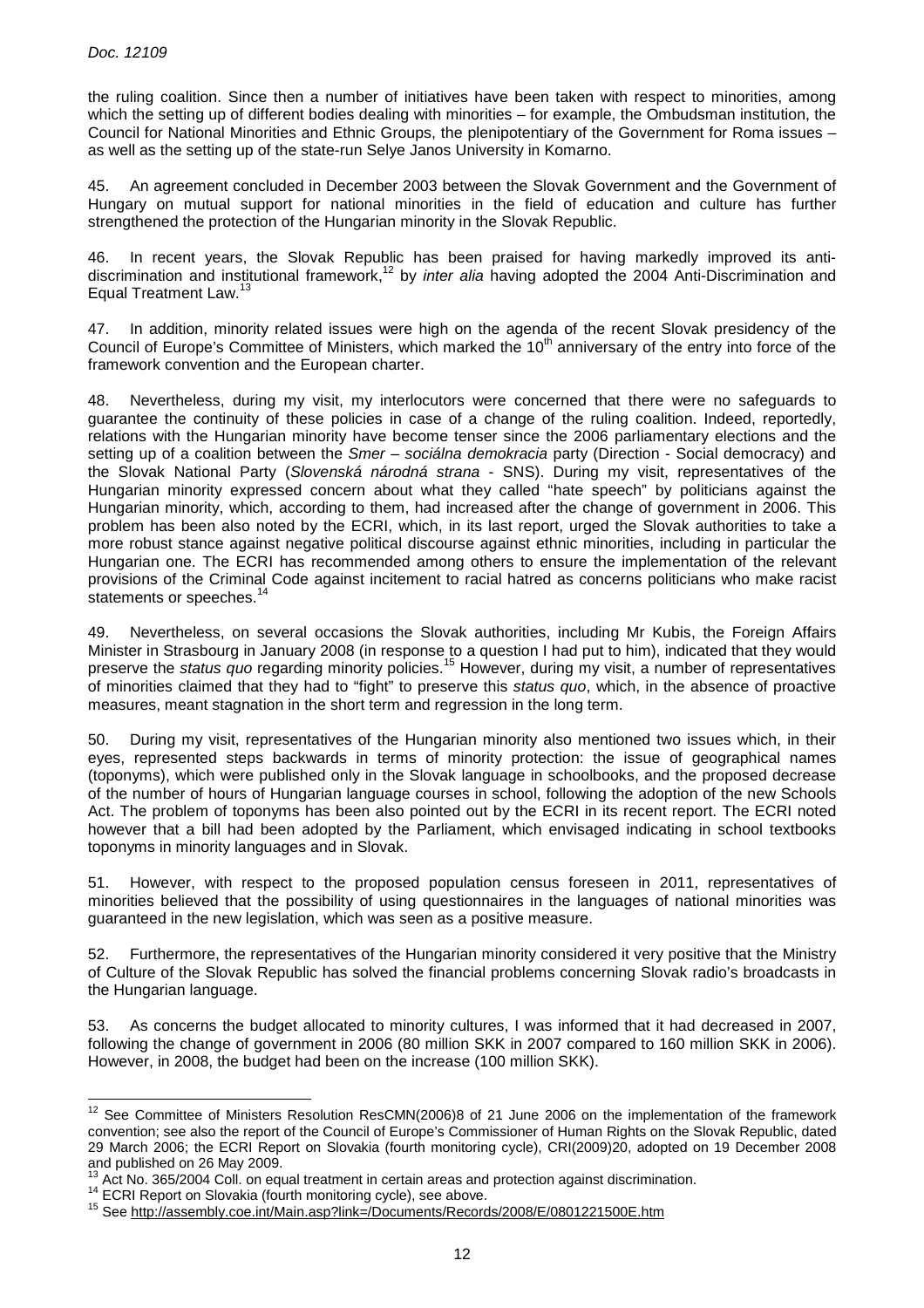54. In this context, I should also mention that minority representatives alleged that the ruling coalition was not prepared to implement the last resolution of the Council of Europe's Committee of Ministers on the implementation of the framework convention and recommendation of the Committee of Ministers on the application of the European charter.<sup>16</sup> These called, *inter alia*, for efforts to complete the legislative framework pertaining to national minorities, including in the fields of culture and education, to review the mechanisms aimed at ensuring participation of persons belonging to national minorities in order to render it more effective and also to focus on Roma issues.

55. Regarding Roma, serious concerns were expressed regarding access to housing, education, health and employment. The authorities appeared nevertheless to have multiplied their efforts to improve this situation, in particular in the field of education.

56. In its recent report on Slovakia, the ECRI welcomed the recent positive developments, including the adoption of a Medium-term Concept for the Development of the Roma National Minority of the Roma National Minority in the Slovak Republic for 2008-2013, which proposes solutions in the fields of, inter alia, education, health, healthcare and the media. However, according to the ECRI, some issues continue to give rise to concern: a de facto segregation of Roma children in schools through their disproportionate representation in Special Elementary Schools for disabled children, poor housing conditions, high unemployment rate in the Roma population, allegations of sterilisations of Roma woman without their consent, increase in racially-motivated violence against Roma. Therefore ECRI commended the Slovak authorities for making issues pertaining to Roma a horizontal priority and urged them, in particular, to increase the capacity of the Office of the Plenipotentiary for Roma to manage funds allocated to that end and to combat the de facto segregation of Roma children.

57. Furthermore, on 30 June 2009, the Slovak Parliament adopted an amendment to the State Language Law, which entered into force on 1 September 2009. The intention of this amendment is to strengthen the protection of Slovak as the State language. Certain provisions of this law, including those on supervision and sanctions, cause concerns in minority groups, in particular the Hungarian one.<sup>17</sup> In his opinion of 22 July 2009 the OSCE High Commissioner on National Minorities stated the amendment pursued a legitimate aim and was in line with international standards.<sup>18</sup> However, he found that some elements of this law raise or  $$ depending on the implementation – might raise issues of compatibility with international norms and with the constitutional principles of the Slovak Republic.<sup>19</sup> He therefore asked the Slovak authorities to implement the law carefully. On 25 September 2009, the Slovak authorities asked the European Commission for Democracy through Law (Venice Commission) to deliver a legal opinion on the Act on the State Language of the Slovak Republic.

58. It is also noteworthy that in the above opinion the OSCE High Commissioner pinpointed the lack of a comprehensive legislation on national minorities' rights. He remarked that "Now that a further step has been taken to protect and promote the State language, a reform of the National Minority Language Law should be considered, with a view to strengthening the rights of national minorities and to make them feel entirely at home in Slovakia. In this regard, the continued absence of a comprehensive law on the rights of persons belonging to national minorities should again be addressed. Such a law could make the balance between the different – and both legitimate – aims more visible and would have an important reassuring effect on members of national minorities".<sup>20</sup>

59. Against this background, it should be recalled that the state authorities, irrespective of any changes of government, are bound by international obligations already undertaken upon ratification of the relevant instruments.

<sup>&</sup>lt;sup>16</sup> Resolution ResCMN(2006)8 on the implementation of the framework convention by the Slovak Republic, adopted by the Committee of Ministers on 21 June 2006; Recommendation RecChL(2007)1 on the application of the European Charter for Regional or Minority Languages by Slovakia, adopted by the Committee of Ministers on 21 February 2007. <sup>17</sup> http://news.bbc.co.uk/2/hi/europe/8162643.stm

<sup>18</sup> http://www.osce.org/documents/odihr/2009/10/40055\_en.pdf

<sup>&</sup>lt;sup>19</sup> Opinion of the OSCE High Commissioner on National Minorities on amendments to the "Law on the State Language of the Slovak Republic", p. 10. The text of this opinion may be found on the website:

http://www.hacusa.org/languagelaw/osce\_opinion\_072209.pdf

 $20$  See above, p. 10.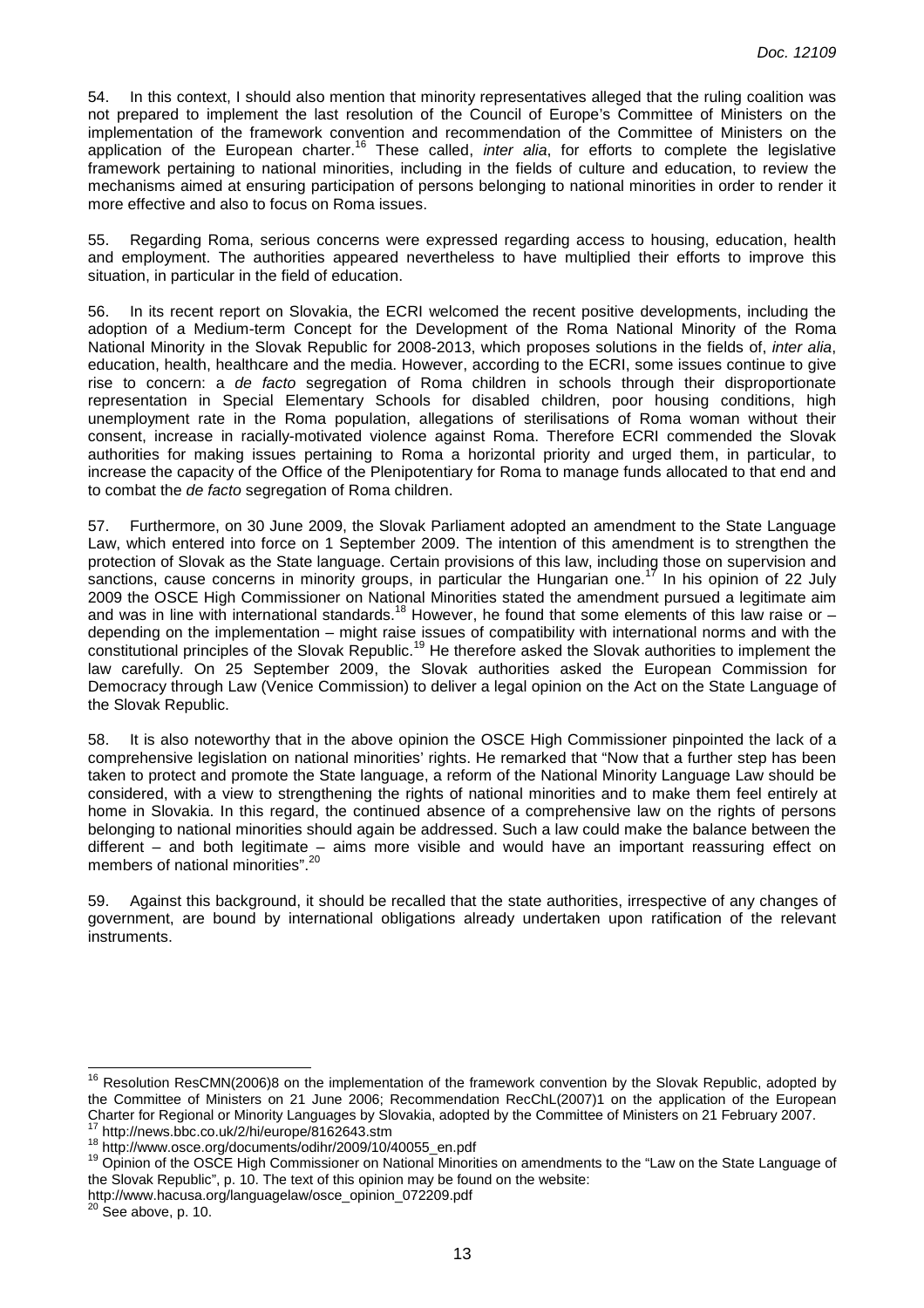# **IV. Limits to the application of the framework convention in Europe**

## i. Scope of application of the framework convention

60. First and foremost, there is no generally recognised legal definition of the term "national minority" in international law and the framework convention itself does not determine the right-holders of the protection, which it envisages.

61. Consequently, the scope of application of the framework convention remains one of the most controversial issues related to its implementation. Basically, each state party can itself determine which groups are covered by the framework convention.

62. The advisory committee recognises that state parties have a margin of appreciation in the determination of the scope of application of the framework convention. However, such decisions "must be exercised in accordance with general principles of international law and the fundamental principles set out in Article 3 of the framework convention. In addition, it stresses that the implementation of the framework convention should not be a source of arbitrary or unjustified distinctions".<sup>21</sup>

63. In fact, the advisory committee, the Committee of Ministers and the Assembly do not consider that state parties have an unconditional right to decide which groups within their territory qualify as national minorities in the sense of the framework convention. As stressed by the Assembly in its Recommendation 1623 (2003), any decision of the kind must respect the principle of non-discrimination and comply with the letter and spirit of the framework convention.

64. In this context, the advisory committee considered that it was its duty to examine thoroughly the scope of application of the framework convention by the states. The implementation of the framework convention by state parties is characterised by different approaches, ranging from minimalist approaches (for example limiting the scope of application to the so-called "historical minorities" or to some selected minorities while arbitrarily denying recognition to others) to more inclusive and generous ones.

In a number of state parties, the advisory committee found that the scope of application as interpreted by the states was problematic. Firstly, most state parties have introduced the criterion of citizenship. The advisory committee (backed in this respect by the Venice Commission) is of the opinion that the citizenship criterion can be a legitimate requirement in relation to certain measures taken in accordance with the principles of the framework convention. This can be the case as regards certain political rights that persons belonging to national minorities enjoy. A generally applicable citizenship criterion is, nevertheless, problematic in relation to several other guarantees enshrined in the framework convention, such as those in Article 4 (anti-discrimination) and Article 6 (tolerance and intercultural dialogue).

66. The criterion of citizenship is an issue that is often raised in the context of debates on the application of the framework convention to "new minorities". One should bear in mind that there are states that have opted for a very open approach in this respect (for instance the United Kingdom which does not apply the citizenship criterion). Other states, such as Germany, have opted for restricting the scope of the application of the framework convention to its citizens only and, in general, to persons belonging to "traditional" minorities, that is to say those resulting from changes of borders and not from changes of residence of individuals (such as immigration).

67. However, the problem persists in state parties, in which a substantial number of persons belonging to national minorities do not have the citizenship of the state party concerned. This happens mainly because of the dissolution of former states (for instance the Federal Republic of Yugoslavia and the Soviet Union) and the emergence (or restoration) of new ones and is sometimes coupled with restrictive conditions for accessing citizenship, resulting from the law itself or from the authorities' practice (for instance Russians in Estonia and Latvia). This problem may be illustrated by the situation of numerous Roma who live in countries of South-Eastern Europe and remain without citizenship. Therefore they do not enjoy the protection resulting from the provisions of the framework convention. Another example may be that of formerly deported people who returned to their state of origin and afterwards faced obstacles in acquiring the latter's citizenship. Ukraine has found an effective solution regarding the Crimean Tatar, but a similar issue concerning the Meskhetians has yet to be resolved by Georgia.

In such cases, the advisory committee recommended removing all obstacles in the acquisition of citizenship and taking measures to remedy the remaining problems of statelessness. Moreover, it called

 $^{21}$  For details, see also my previous report on rights of national minorities, Doc. 9862.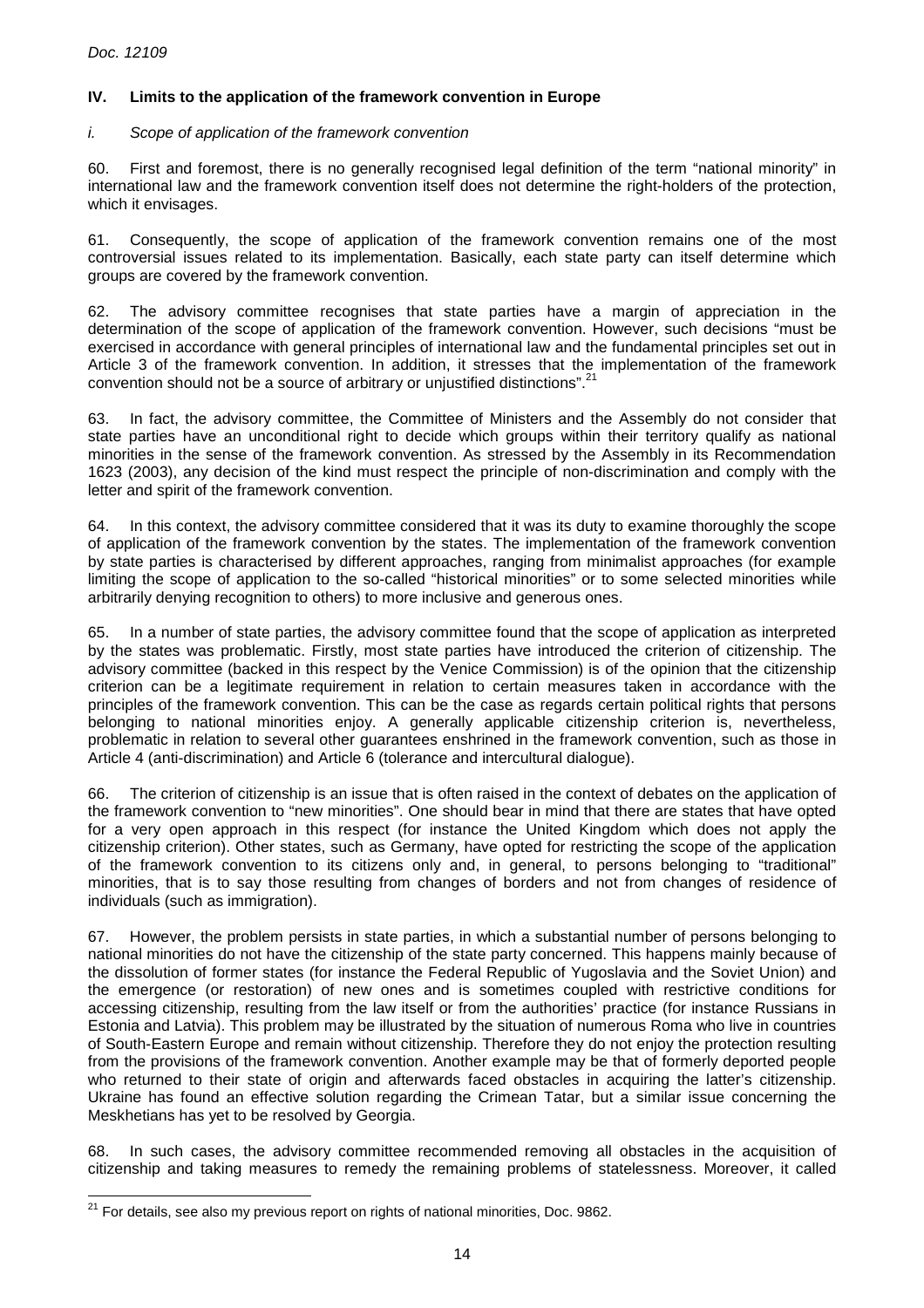upon the states' authorities to adopt a flexible approach as regards the personal scope of application of the framework convention and to avoid using the criterion of citizenship when deciding on who should benefit from the protection of the framework convention.

69. Certain state parties have a priori excluded some ethnic groups from the protection resulting from the framework convention by defining a very narrow personal and territorial scope of its application (see for example the advisory committee's first<sup>22</sup> and second opinions on Denmark<sup>23</sup>).

70. In other states a distinction between "autochthonous" and other minorities has been introduced. For instance, this has been the case with regard to Roma in some states in which "autochthonous" Roma fall under the protection resulting from the provisions of the framework convention, while Roma who had come from other countries, even a long time ago, do not (for example in Germany).

71. The advisory committee criticised these a priori exclusions from the personal scope of application of the framework convention. Therefore it encouraged the relevant authorities to continue their dialogue with the groups concerned on a possible extension of the personal scope of application of the framework convention, possibly on an article-by-article basis.

72. The advisory committee has consistently echoed this position to a number of state parties. In so doing, it has emphasised the need to be flexible and open. Since the situation of minority groups and their needs evolve in time, one should be practical and make use of the provisions of the framework convention, if need be. This does not imply that ethnic groups should always be recognised as national minorities in the domestic legal order (bearing in mind that some state parties historically do not recognise such a concept in law) but that, if appropriate, they should benefit from the protection resulting from specific provisions of the framework convention. The framework convention is meant to be a pragmatic tool that can be implemented in very different contexts. This may be illustrated by the fact that in respect of a few states, the advisory committee concluded that it was relevant for persons belonging to the state-wide majority population but finding themselves in a minority situation in their region to benefit from the protection guaranteed by the framework convention (for instance Finns on the Åland Island in Finland, Constituent Peoples in Bosnia and Herzegovina).

73. The Assembly has also asked State Parties to the framework convention to revoke their reservations and declarations. However, no declarations have been revoked so far by any state party.

ii. Non-ratification of the framework convention

74. The framework convention has been ratified by 39 of the Council of Europe's 47 member states

75. To date, four states – Belgium, Greece, Iceland and Luxembourg – have signed but not ratified the framework convention and four other states – Andorra, France, Monaco and Turkey – have neither signed nor ratified.

76. That said, the framework convention is not without relevance for these states since they participate, within the Committee of Ministers, in the Convention's monitoring mechanism. Furthermore, the relevance of the framework convention for these states is discernible in that they are also bound by political commitments on minority standards of the OSCE, notably the Copenhagen Document of 1990. It is important because the latter constituted the basis for drafting the framework convention. For its part, the High Commissioner on National Minorities refers to the Copenhagen catalogue of minority commitments, and to case law generated under the framework convention in regard to non-members of the Council of Europe but participating states of the OSCE (e.g. states of Central Asia). Moreover, they are bound by other Council of Europe's instruments (see part iv below).

Case study: Greece

 $\overline{a}$ 

77. Since the monitoring procedures set up under the framework convention and the European charter do not formally apply to states that have not ratified them, these states escape scrutiny by the advisory committee (but they are monitored by other Council of Europe bodies). It is nevertheless most interesting to examine how these countries accommodate diversity, whether through minority policies with respect to recognised minorities or through a "non-discrimination" approach when minorities are not recognised, or by combining both approaches. In the context of this report, I therefore decided to visit one of these countries,

 $^{22}$  Opinion on Denmark, adopted on 22 September 2000, ACFC/INF/OP/I(2000)005.

 $^{23}$  Opinion on Denmark, adopted on 9 December 2004, ACFC/INF/OP/II(2004)005.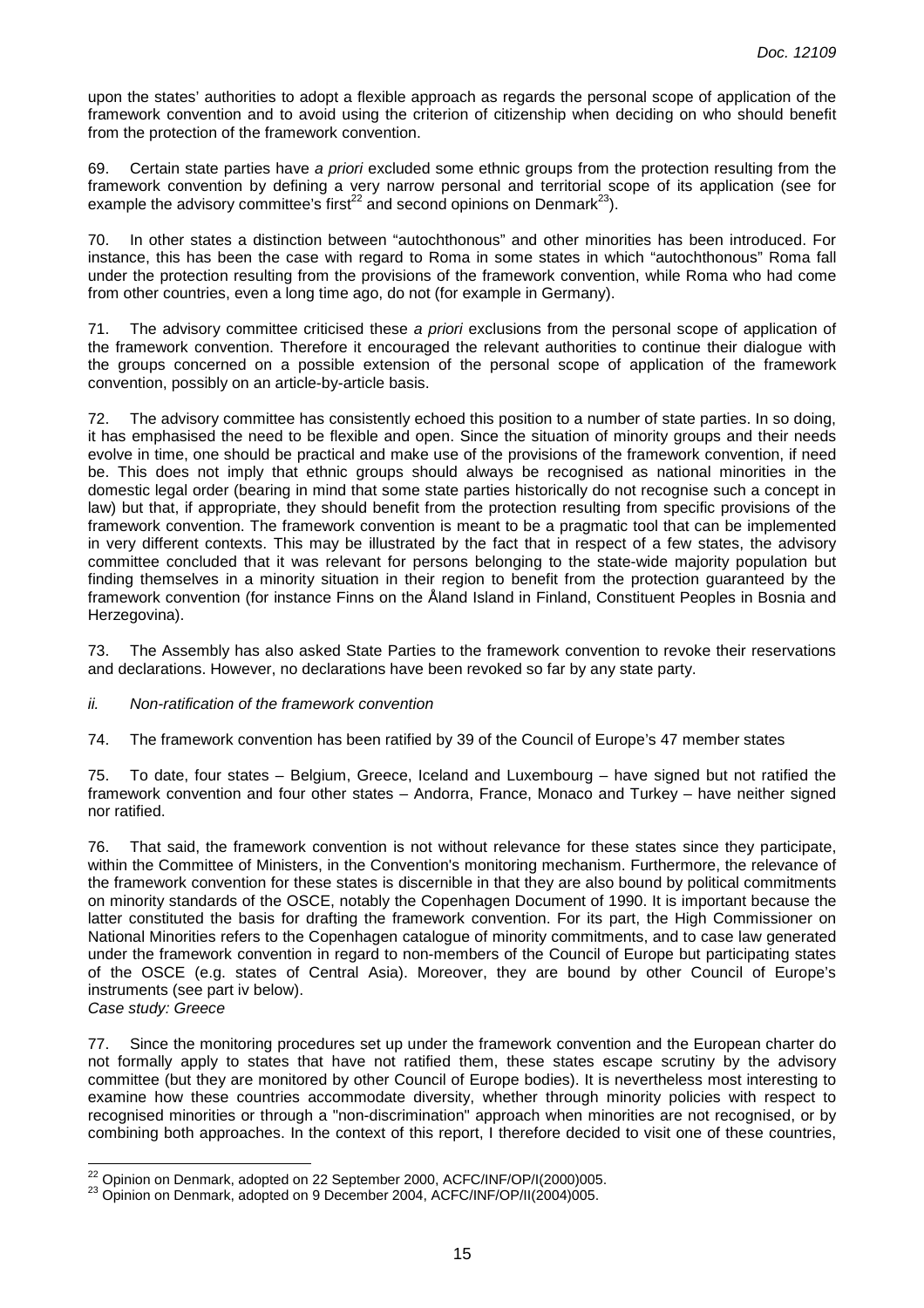namely Greece, which recognises only one minority on its territory. From 26 to 28 February 2009, I had a number of meetings in Athens, Thessaloniki and Florina (see the programme of the visit in Appendix III).

78. In its 2004 report on Greece, the ECRI noted, "persons wishing to express their Macedonian, Turkish or other identity incur the hostility of the population. They are targets of prejudices and stereotypes, and sometimes face discrimination, especially in the labour market".<sup>24</sup> In its 2009 report on Greece,<sup>25</sup> the ECRI expressed concern about the situation of Roma, which suffer discrimination in particular in education, housing and employment.<sup>26</sup> It also noted that the problem of the recognition of the identity of Macedonians and ethnic Turks, and in particular their right to freedom of association, remains.<sup>27</sup>

79. Given that other reports of the Parliamentary Assembly's Committee on Legal Affairs and Human Rights address the issue of the Muslim minority in Thrace (Eastern Greece), as well as the situation of Roma in Europe, $^{28}$  I limited my focus to the contentious issue of the Macedonian community in Greece, which has, inter alia, also been recently dealt with, to various extents, by the Council of Europe's Human Rights Commissioner and the United Nations independent expert on minority issues, Ms Gay McDougall. The latter also visited Florina in September 2008.<sup>29</sup>

# The approach of the Greek Government

80. The Greek authorities recognise only one minority in Greece, namely the 'Muslim' minority in Western Thrace, by virtue of the Lausanne Peace Treaty of 24 July 1923. In this context, Greece was recently commended by various bodies, including the Parliamentary Assembly's Committee on Legal Affairs and Human Rights,<sup>30</sup> for a number of measures it had taken to enhance the rights of the Muslim minority in Greece. As regards others, Greece favours the approach to non-discrimination defined by European Union instruments.

81. The Greek authorities have repeatedly denied the existence of any Macedonian minority in Greece and repeatedly referred to the hijacking of local culture by persons and groups which pursue political aims.

82. Despite the non-recognition of any other national or linguistic minority, the Greek authorities have acknowledged that in northern Greece there exist "a small number of persons who … use, without restrictions, in addition to the Greek language, Slavic oral idioms, confined to family or colloquial use".<sup>32</sup>

83. During my visit, the Greek authorities stressed that Greek citizens who claim Macedonian identity are fully represented by a political party, which is free to participate in elections in Greece.

# - Claims of representatives of the Macedonian community

84. First and foremost, I should stress that there has not been any ethnic violence in the Florina area. Greek society is pluralistic and open to diversity. Nevertheless, it seems that still today, persons who express and actively claim a Macedonian identity often come up against the resentment and even hostility of the authorities.

85. Members of the Macedonian community recognised that their situation had improved in the last 15 years, though they were still allegedly subject to individual acts of harassment and intimidation (at work, to get Greek citizenship, when crossing the border with the neighbouring country, for recognition of diplomas,

 $^{24}$  ECRI report on Greece (third monitoring cycle), CRI(2004)24, see above, paragraph 81.

<sup>25</sup> ECRI report on Greece (fourth monitoring cycle), CRI(2009)31, adopted on 2 April 2009, published on 15 September 2009.

<sup>&</sup>lt;sup>26</sup> Ibid, paragraph 101.

<sup>27</sup> Ibid, paragraphs 111-115.

<sup>28</sup> Report on Freedom of religion and other human rights for non-Muslim minorities in Turkey and for the Muslim minority in Thrace (Eastern Greece) (Rapporteur: Mr Michel Hunault, France, EDG); The situation of Roma in Europe and relevant activities of the Council of Europe (Rapporteur: Mr József Berényi, Slovak Republic, EPP/CD).

<sup>&</sup>lt;sup>29</sup> See the Report by Thomas Hammarberg, Commissioner for Human Rights of the Council of Europe, following his visit to Greece on 8-10 December 2008, Issue reviewed: Human rights of minorities; CommDH(2009)9, 19 February 2009; ECRI report on Greece (fourth monitoring cycle), CRI(2009)31, see above; and the Report of the United Nations independent expert on minority issues, mission to Greece, A/HRC/10/11/Add.3, 18 February 2009. <sup>30</sup> See Doc. 11860 (2009).

<sup>&</sup>lt;sup>31</sup> See my previous report on the ratification of the framework convention by Council of Europe member states, Doc. 10961 (2006).

<sup>32</sup> See also the Report by Thomas Hammarberg, Commissioner for Human Rights of the Council of Europe, paragraph 9.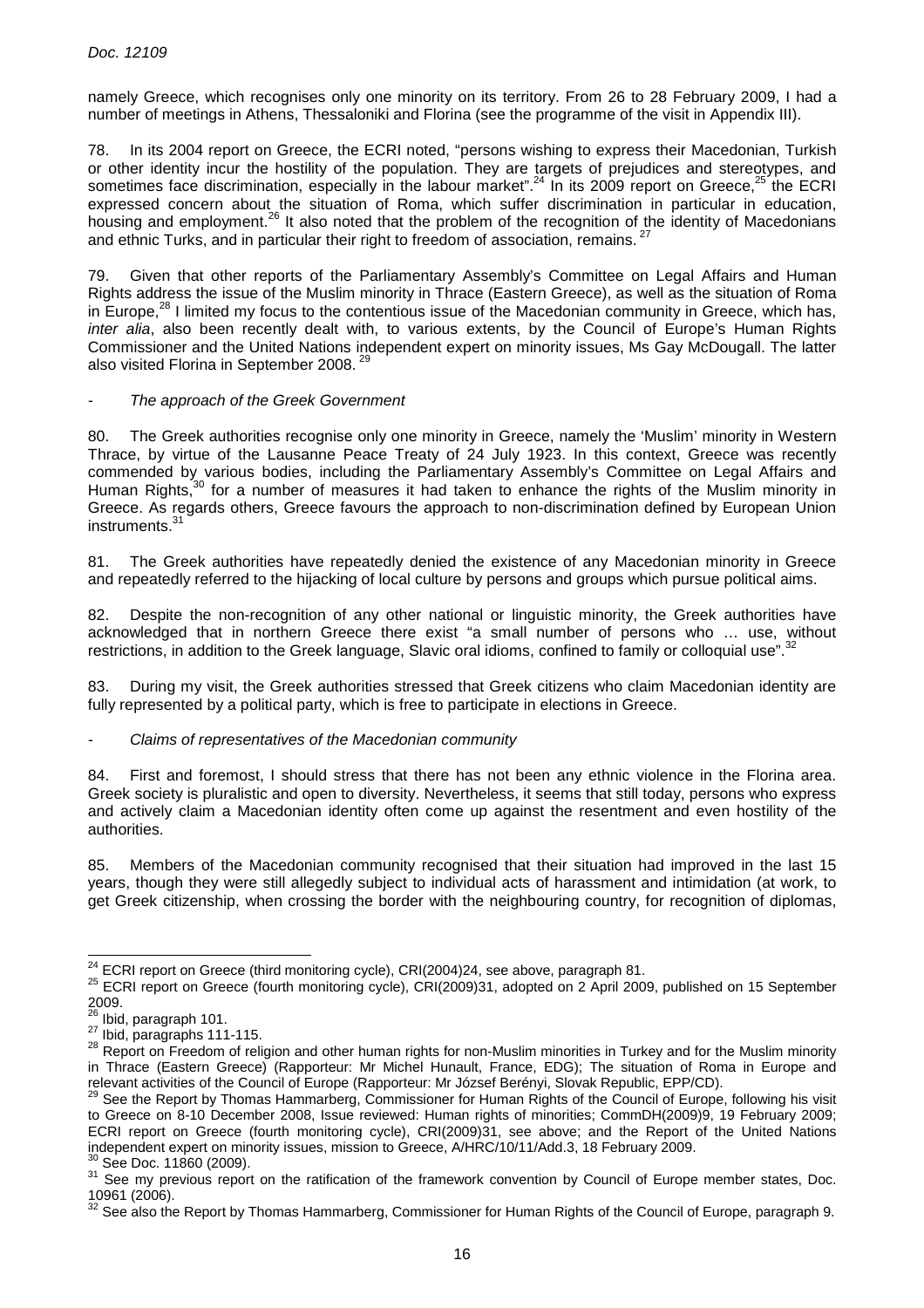for property issues or in religious matters). They ask the authorities to recognise their right to selfidentification as well as the existence of a Macedonian national minority in Greece.

86. During my visit, I focused on the non-execution of the Sidiropoulos and others judgment of 1998<sup>33</sup> and the situation of persons deprived of their Greek citizenship.

The case of Sidiropoulos and others v. Greece (freedom of association and right to self-identification)

87. The Sidiropoulos and others case concerns the refusal of the Greek authorities, even after the judgment of the European Court of Human Rights of 1998, to register "The Home of Macedonian Civilisation", a non profit-making association that a number of Greek citizens who identify themselves as belonging to an ethnic Macedonian minority wanted to establish in Florina. The Strasbourg Court found a violation by Greece of the right to freedom of association (Article 11 of the European Convention on Human Rights). The authorities denied registration arguing, inter alia, that "'the promotion of the idea that there is a Macedonian minority in Greece … is contrary to the country's national interest and consequently contrary to law'". In this case, it is most interesting to stress in the context of the present report, that the Court, in its judgment, in effect, agreed with the applicant that "territorial integrity, national security and public order were not threatened by the activities of an association whose aim was to promote a region's culture, even supposing that it also aimed partly to promote the culture of a minority; the existence of minorities and different cultures in a country was a historical fact that a 'democratic society' had to tolerate and even protect and support according to the principles of international law".<sup>34</sup>

88. During my visit I reiterated that Greece should comply fully with the judgment of the Court, as well as with other judgments concerning the Turkish community, in which the European Court found violations of the right to freedom of assembly and association<sup>35</sup>. Moreover, this issue has been addressed in the ECRI's 2009 report on Greece,<sup>36</sup> in which it recommended that the Greek authorities "take measures to recognize the rights of the members of the different groups living in Greece, including to freedom of association, in full compliance with the relevant judgments of the European Court on Human Rights".

89. As stressed by the Council of Europe's Commissioner for Human Rights in his report on Greece<sup>37</sup>:

"... it is to be noted that the UN Human Rights Committee has clarified that under ... the ICCPR<sup>38</sup> a state party 'is under an obligation to ensure that the existence and the exercise of [the above right] are protected against their denial or violation'. The UN Human Rights Committee has stressed that '[a]lthough the rights protected under article 27 are individual rights, they depend in turn on the ability of the minority group to maintain its culture, language or religion. Accordingly, positive measures by states may also be necessary to protect the identity of a minority and the rights of its members to enjoy and develop their culture and language and to practise their religion, in community with the other members of the group'. Similar provisions are found in the Framework Convention for the Protection of National Minorities (see e.g. Article 5), which was signed by Greece on 22 September 1997 but has not as yet been ratified.

Indeed, the right to freedom of association is one of the fundamental prerequisites for the harmonious functioning of European democratic societies which are characterised by inherent pluralism that, in turn, should always be accompanied by tolerance and broadmindedness. The essential contribution made by non-profit-making associations, such as non-governmental organisations, to the development and realisation of democracy and human rights was recently highlighted also by the Committee of Ministers in its Recommendation Rec(2007)14 on the legal status of non-governmental organisations in Europe."

 $\frac{33}{2}$  Sidiropoulos and others v. Greece, 10 July 1998, Application No. 26695/95.

 $34$  Ibid., paragraph 41.

<sup>35</sup> Tourkiki Enosi Xanthis and Others v. Greece, 27 March 2008, Application No. 26698/05, Emin and Others v. Greece, 27 March 2008, Application No. 34144/05 and Bekir-Ousta and Others v. Greece, 1 October 2007, Application No. 35151/05.

See above, paragraph 115.

<sup>&</sup>lt;sup>37</sup> See above, paragraphs 51-53.

<sup>&</sup>lt;sup>38</sup> Under Article 27 of the International Covenant on Civil and Political Rights, which was ratified by Greece on 5 May 1997, in all state parties where 'ethnic, religious or linguistic minorities exist', members of such minorities may not be denied the right, in community with the other members of their group.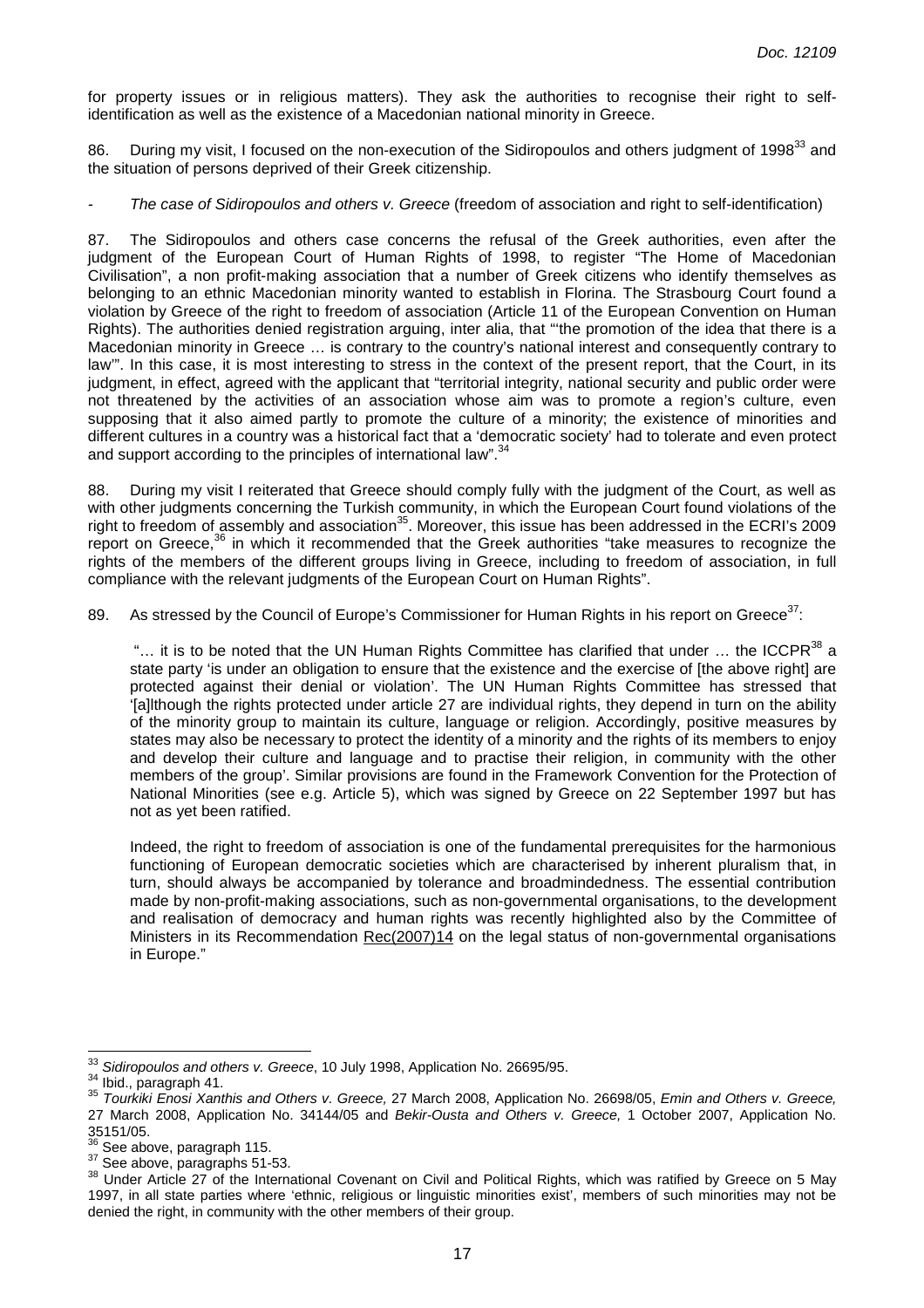90. It should be deplored that the application for recognition of the "Home of Macedonian Civilisation", lodged on 24 July 2003, was again rejected by the Greek courts. This decision became final after the Supreme Court rejected its cassation appeal by judgment No. 1448/2009, published on 11 June 2009.<sup>31</sup>

Persons deprived of their Greek citizenship (those living in Greece and those living abroad), and in this context, the differentiation in Greek law between people of Greek and non-Greek origin

91. Former Article 19 of the Greek Citizenship Code provided that Greek citizens who were not ethnically Greek could have their citizenship revoked if they left the country and the Greek authorities believed that they did not intend to return. As a consequence of this provision, applied from 1955 to 1998, there were approximately 60,000 Greek citizens, including minors, who lost their nationality. The majority of these persons were of Turkish ethnic origin. However, the repeal of Article 19 does not have a retroactive effect. Although the Ministry of Interior issued instructions to local authorities to accelerate the procedure for naturalising stateless Muslims in Western Thrace and a number of other persons have re-acquired their Greek citizenship, it seems, according to the ECRI,<sup>40</sup> that no other measures have been taken to tackle the situation of persons who lost their Greek citizenship under Article 19 of the Citizenship Code, including those who are currently residing abroad and/or have acquired the citizenship of another state. This issue has been addressed by the Council of Europe Commissioner for Human Rights in his report and I fully concur with his analysis and recommendations. During my visit, my interlocutors recognised that this was a problem and I also had the impression that the authorities were determined to step up efforts to solve it.

92. Moreover, in its recent judgment Zeïbek v. Greece, the European Court of Human Rights also dealt with the situation of a Muslim Greek applicant, who had fallen under Article 19 of the Citizenship Code.<sup>41</sup> The Court found that she had been discriminated against with regard to her right to retirement pension (violations of Article 1 of Protocol 1 alone and in conjunction with Article 14 of the Convention).

93. Furthermore, I would like to express concern about the provisions of the Greek law that appear to affect mainly ethnic Macedonians. Indeed, during the Civil War in Greece (1946-1949), thousands of political refugees, ethnic Macedonians and others left the country. Reportedly, at least 28,000 child refugees, mostly ethnic Macedonians, were also evacuated from areas of heavy fighting and relocated to countries such as Yugoslavia, Czechoslovakia, Poland, Hungary, etc. Greece subsequently confiscated the properties of these exiles and deprived them of their Greek citizenship. Finally, in 1982, a provision (Decision 106841/29-12- 1982 on the "free repatriation and restoration of Greek Citizenship to political refugees") permitted the return to Greece of people having fled the country during the civil war, together with their families, provided they were Greek "by genus" (that is to say of Greek origin), thus excluding persons of non-Greek, and particularly Macedonian, origin who had nonetheless left Greece under the same conditions. In 1985, a law (No 1540) provided for the return of confiscated properties of political refugees, again limited to Greeks "by genus".

94. Reportedly, most of the ethnic Macedonians affected by these laws are over the age of 70 and now reside in various European countries, Australia, Canada, etc. Representatives of the Macedonian community consider that these laws are discriminatory, targeting Macedonian political refugees, many of whom would now like to return to their birthplace. During my visit, it was alleged that those claiming Macedonian identity experience difficulty in obtaining visas to attend funerals or visit relatives in Greece. The ECRI addressed this issue in 2004 and "strongly recommended to the Greek authorities to reconsider the foundations and the implications of their policy in this respect".<sup>42</sup> In its last report on Greece in 2009, it noted that the Ministerial Decision No 106841 of 1982 and the Law 1540 of 1985 continued to apply only to ethnic Greeks.<sup>43</sup> Therefore it recommended again that "the Greek authorities take steps to apply, in a non-discriminatory manner, the measures of reconciliation taken for all those who fled the civil war".<sup>44</sup> Concerning denationalised persons who have remained abroad and are not willing to return, the Human Rights Commissioner called upon the authorities "to consider the possibility of providing them, or their descendants, with satisfaction, in accordance with the general principles of international law".<sup>45</sup> Concerning the remaining stateless persons who now reside in Greece, the Greek authorities have reportedly expressed their determination to proceed promptly to the restoration of their nationality. The situation of persons of Macedonian origin compelled to leave Greece in the civil war when most were only children who wish to return, even for a short time,

<sup>39</sup> <sup>39</sup> See the website of the Greek Helsinki Monitor (GHM) and Minority Rights Group-Greece (MRG-G) http://cm.greekhelsinki.gr/. The judgment is available in Greek on line at:

http://cm.greekhelsinki.gr/uploads/2009\_files/ap\_d\_politiko\_stegi\_mak\_pol\_1448-2009.pdf.

<sup>40</sup> See above, paragraph 11.

<sup>41</sup> Zeïbek v. Greece, judgment of 9 July 2009, Application No. 46368/06 (not yet final).

<sup>42</sup> ECRI report on Greece (third monitoring cycle), CRI(2004)24, see above.

<sup>&</sup>lt;sup>43</sup> ECRI report on Greece (third monitoring cycle), CRI(2009)31, see above, paragraph 114

<sup>44</sup> Ibid, paragraph 116.

<sup>45</sup> Ibid, paragraph 58.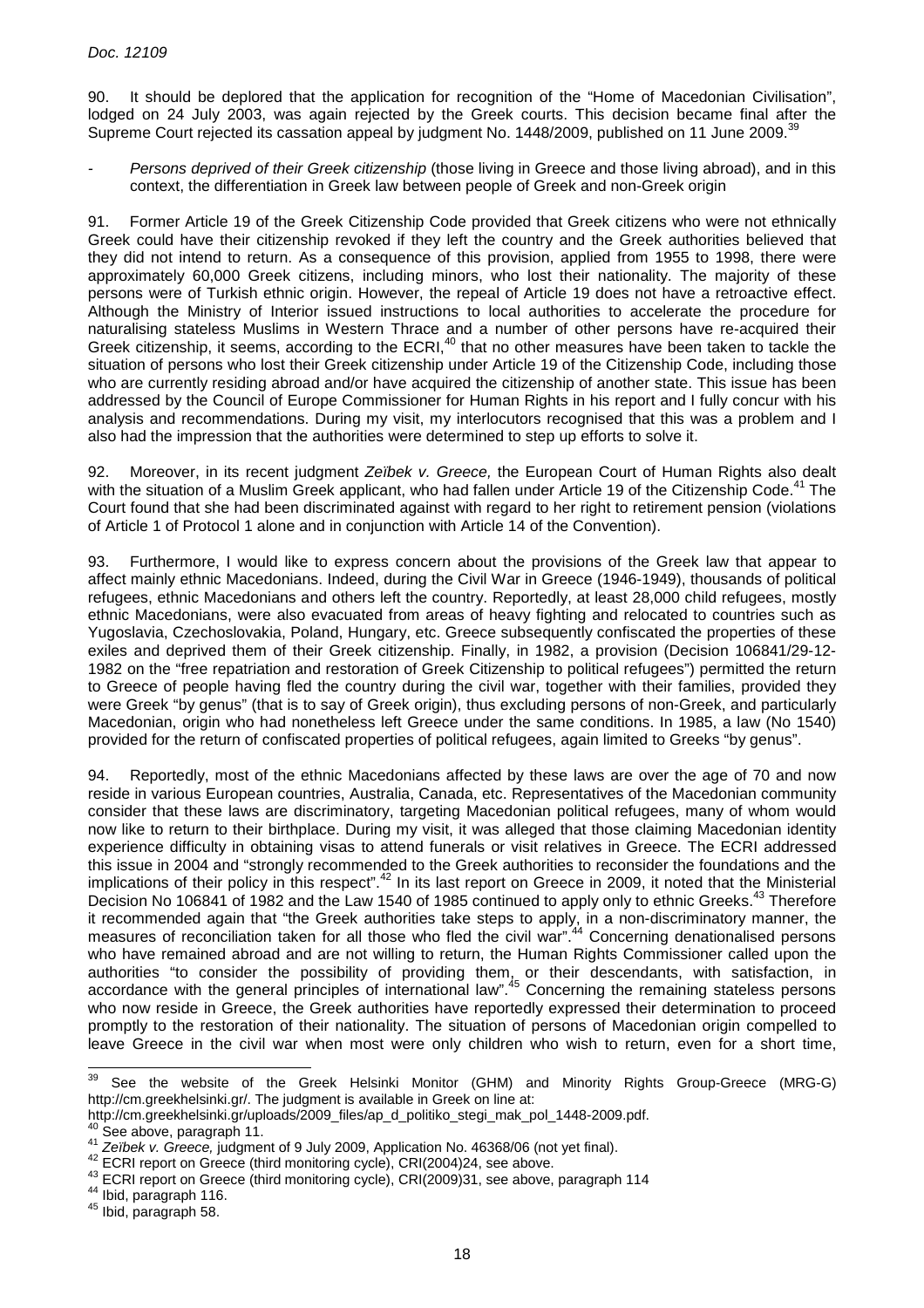nevertheless needs further attention. Further gestures, such as the opening of the border for a few days in 2003 for ethnic Macedonian refugees, should be considered.

- The issue of the ratification of the Framework Convention for the Protection of National Minorities (signed by Greece in 1997)

95. As in 2005, the authorities reiterated that the Greek constitutional and legislative framework is fully in conformity with the fundamental principles set forth in international instruments, including the framework convention. The scope of application of the framework convention would certainly be controversial, though not an obstacle. Nevertheless, during my visit, no timeframe was given for ratification. In its 2009 report on Greece, the ECRI once called upon the Greek authorities to ratify the framework convention as soon as possible.<sup>46</sup> With respect to the European charter, the situation appears more difficult and I was not given the impression that there were any prospects for progress in the near future.

## A few remarks as rapporteur

96. While fully aware of the sensitive international context in which these issues should be considered, as rapporteur on minority protection in Europe, I am concerned by the rights to self-identification, freedom of expression and freedom of association of minority groups in Europe.

97. As already stressed on several occasions by our Assembly and other Council of Europe bodies, cultural diversity should be perceived not as a threat, but as a source of enrichment and any attempt to impose an identity on a person, or on a group of persons, is unacceptable.

98. I note that in February 2009, the Council of Europe Commissioner for Human Rights expressed his deep concern about "the persistent denial by Greek authorities of the existence on Greece's territory of minorities other than the tripartite 'Muslim' one in western Thrace, despite the recommendations made so far notably by the ECRI, the UN Committee on Economic, Social and Cultural Rights and the UN Human Rights Committee". He also recalled that freedom of ethnic self-identification is a major principle in which democratic pluralistic societies should be grounded and should be effectively applied to all minority groups, be they national, religious or linguistic.<sup>47</sup> I fully share this view.

99. I also fully support the call of the Commissioner upon the Greek Government to create a consultative mechanism, at national, regional and local levels, which would ensure an institutionalised, open, sincere and continuous dialogue with representatives of different minorities and/or representatives of individual minority groups. During my visit, I indeed also stressed the role of local authorities in accommodating cultural diversity.

100. The Greek authorities should also closely examine allegations of discrimination and intolerant acts against those who claim to have a Macedonian identity and take appropriate measures to punish any such acts.

101. As described below, obligations of Council of Europe member states relating to minority protection do not only derive from the framework convention and the European Charter for Regional or Minority Languages (for details, see Part V below).

102. Finally, the Assembly should again pursue its efforts to promote the framework convention as a truly pan-European instrument and invite Greece and those Council of Europe member states which have not yet done so to ratify it without any further delay.

#### iii. Other cases

103. The issue of the Armâns<sup>48</sup> has been already dealt with on several occasions by the Assembly. In 1997, the Assembly adopted Recommendation 1333 (1997), in which it expressed concern "about the critical situation of the Aromanian culture and language, which have existed for over two thousand years in the Balkan peninsula".<sup>49</sup> At present, representatives of the Council of Armâns still stress the "critical" situation of the Armân (Macedonian Romanian) culture and language.

<sup>&</sup>lt;sup>46</sup> Ibid., paragraph 8.

<sup>47</sup> See above, paragraphs 40 and 42.

<sup>48</sup> Also called "Aromanians" in certain documents.

<sup>49</sup> See Doc. 8438 (1999), paragraph 1.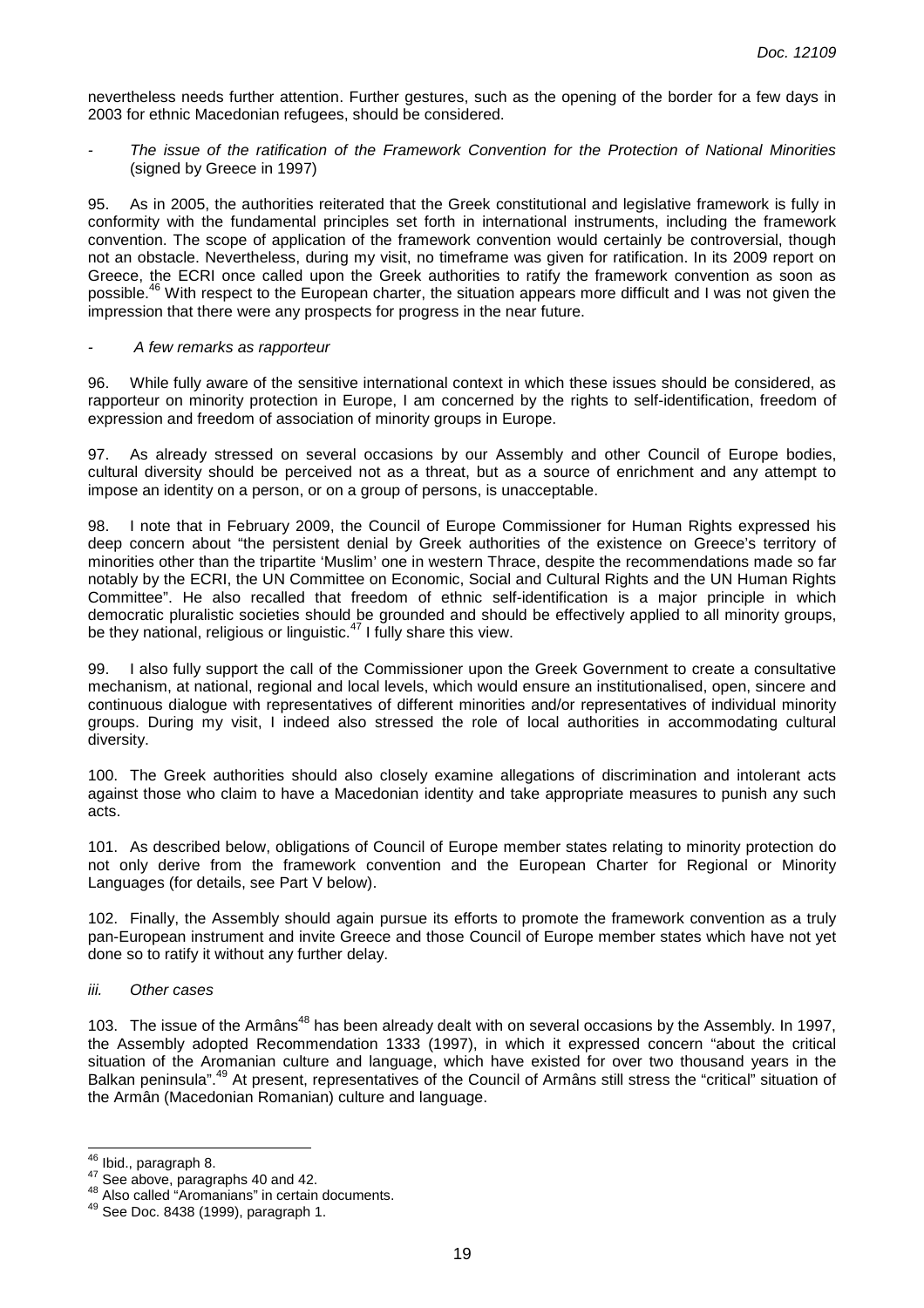## iv. Obligations of Council of Europe member states which are not Parties to the Council of Europe minority instruments

104. A number of Council of Europe instruments or mechanisms establish the principles of equality and respect for diversity in terms of minority protection and entail obligations for Council of Europe member states which are not Parties to the framework convention and the European charter.

105. The European Convention on Human Rights is clearly relevant and, although it does not confer specific rights on minorities, the Convention allows persons belonging to minorities to assert their rights even where the state concerned has failed to recognise a minority's existence. The Convention guarantees, *inter* alia, essential rights for persons belonging to minorities: freedom of expression, and freedom of thought, conscience and religion, as well as freedom of association. In its steady case-law the European Court of Human Rights observes "… that there may be said to be an emerging international consensus amongst the Contracting States of the Council of Europe recognising the special needs of minorities and an obligation to protect their security, identity and lifestyle …, not only for the purpose of safeguarding the interests of the minorities themselves but to preserve a cultural diversity of value to the whole community".<sup>50</sup>

106. On several occasions the European Court has taken a stance on the right to freedom of association of persons belonging to national minorities and their involvement in political life.<sup>51</sup> In its opinion, territorial integrity, national security and public order are not threatened by the activities of an association whose aim was to promote a region's culture, even supposing that it also aims partly to promote the culture of a minority. The existence of minorities and different cultures in a country is "a historical fact that a "democratic society" had to tolerate and even protect and support according to the principles of international law".<sup>5</sup> Concerning political activities of minority groups, the Court stressed that "the mere fact that a political party calls for autonomy or even requests secession of part of the country's territory is not a sufficient basis to justify its dissolution on national security grounds. In a democratic society based on the rule of law, political ideas which challenge the existing order without putting into question the tenets of democracy, and whose realisation is advocated by peaceful means must be afforded a proper opportunity of expression through, inter alia, participation in the political process".<sup>53</sup>

107. The development of the Court's case law concerning discrimination is also very important for minorities. It is worth noting that this case-law, especially that relating to indirect discrimination, shows that the European Court of Human Rights has reversed the burden of proof so that it is now for the government to show that it does not discriminate.<sup>54</sup> The development of the Court's case-law on non-discrimination on a ground of 'association with a national minority', as well as the ratification of Protocol No. 12 to the European Convention on Human Rights could certainly contribute to the strengthening of national minority protection.

108. The Council of Europe European Social Charter, which complements the Convention in the field of economic and social rights, is also relevant in this context since often policy towards minorities is connected with social rights. The European Committee of Social Rights, which is responsible for assessing the conformity of national law and practice with the European Social Charter, may assess the situation of the minorities both in the framework of the reporting system and in the context of the collective complaints procedure.<sup>55</sup> For instance, in its decision of 8 December 2004,<sup>56</sup> the European Committee of Social Rights held that Greece's policies with respect to housing and accommodation of Roma infringed Article 16 of the European Social Charter due to, in particular, the systemic eviction of Roma from sites and dwellings unlawfully occupied by them.<sup>5</sup>

 $\overline{a}$  $^{50}$  Beard v. United Kingdom, 18 January 2001, Application No. 24882/94, paragraph 104.

<sup>51</sup> For instance Stankov and the United Macedonian Organisation Ilinden v. Bulgaria, 2 October 2001, Application No. 29221/95; 29225/95; The Socialist Party and others v. Turkey, 25 May 1998, Application No. 21237/93.

 $52$  Sidiropoulos v. Greece, see above, paragraph 41; Tourkiki Enosi Xanthis and Others v. Greece, see above, paragraph 51.

<sup>&</sup>lt;sup>53</sup> United Macedonian Organisation Illinden – PIRIN and others v. Bulgaria, 20 October 2005, Application No. 59489/00, paragraph 61.

<sup>54</sup> D.H. v. the Czech Republic, 13 November 2007, Application No. 57325/00, paragraph 179.

<sup>55</sup> For more details concerning the assessment of Roma situation by the European Committee of Social Rights, see Introductory memorandum by Mr Berényi "The situation of Roma in Europe and relevant activities of the Council of Europe", AS/Jur (2008) 29 rev, declassified.

Decision on the merits, 8 December 2004, *European Roma Rights Centre v. Greece,* complaint No. 15/2003.

<sup>57</sup> The Committee concluded by 8 votes to 2:

<sup>-</sup> that the insufficiency of permanent dwellings constitutes a violation of Article 16 of the European Social Charter;

<sup>-</sup> that the lack of temporary stopping facilities constitutes a violation of Article 16 of the European Social Charter;

<sup>-</sup> that the forced eviction and other sanctions of Roma constitutes a violation of Article 16 of the European Social Charter.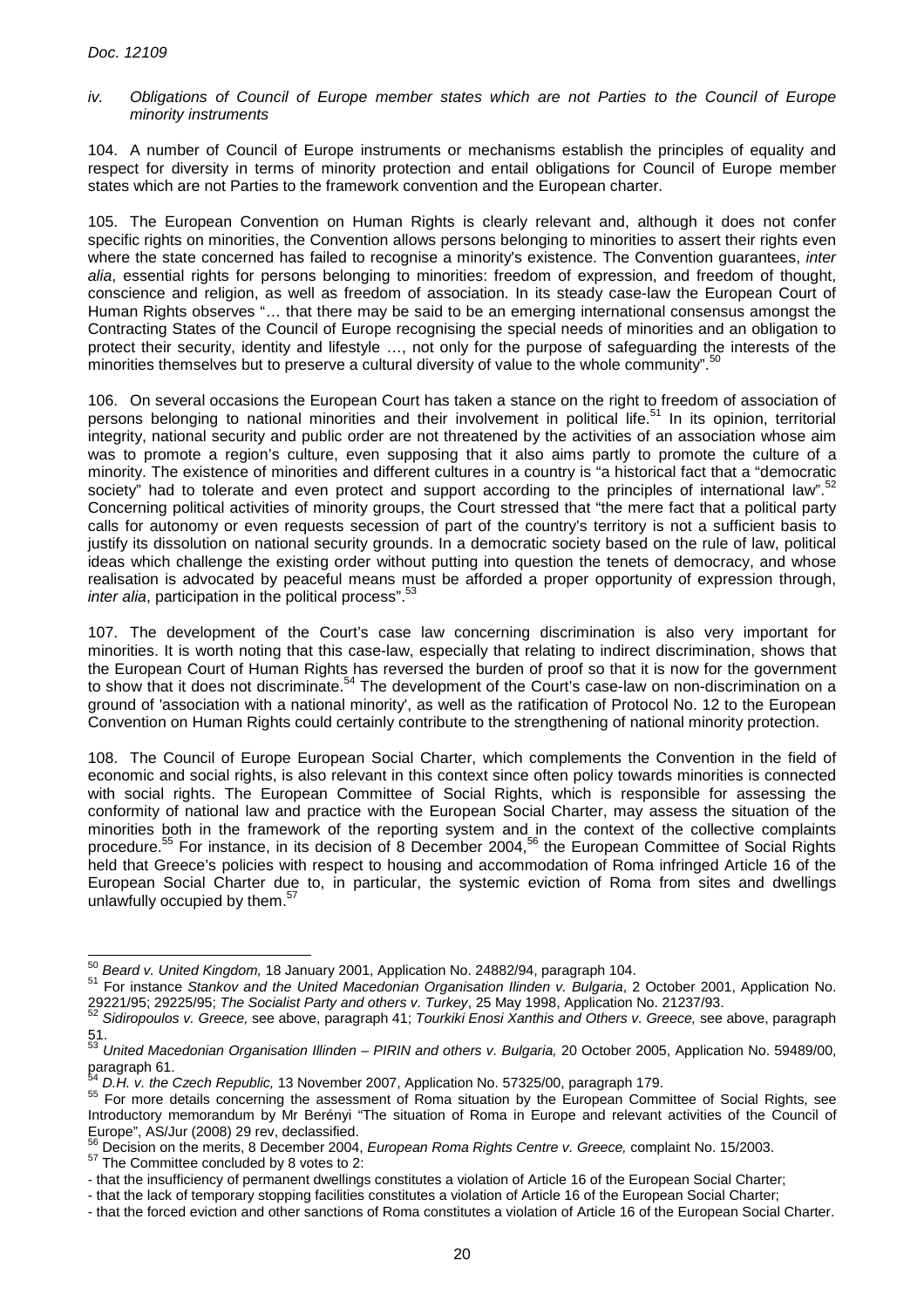109. Finally, the monitoring mechanism of the European Commission against Racism and Intolerance (ECRI), as well as the monitoring work of the Council of Europe's Commissioner for Human Rights, are also relevant in this context since they apply to all Council of Europe member states. The substantial contribution of the Venice Commission to the protection of national of minorities at national and European levels should also be underlined.

110. Nevertheless, the framework convention will always retain an added value, particularly with regard to linguistic rights or the right to effective participation.

111. Moreover, Council of Europe member states also have obligations under United Nations and OSCE instruments (see above the case-study of Greece). In this context one should also stress the specific contribution of the OSCE High Commissioner on National Minorities in strengthening the supervisory role of the advisory committee of the framework convention by promoting its wide ratification, in discouraging reservations or declarations thereto, in encouraging their withdrawal, and in requesting interpretations of the framework convention with the advisory committee.

## **V. Effective participation of persons belonging to national minorities in cultural, social and economic life and public affairs**

## i. Second thematic commentary of the advisory committee<sup>58</sup>

112. Article 15 of the framework convention requires state parties "to create the conditions necessary for the effective participation of persons belonging to national minorities in cultural, social and economic life and in public affairs, in particular those affecting them". It aims above all to encourage real equality between persons belonging to national minorities and those forming part of the majority.

113. Article 15 of the framework convention is indeed a key provision of this convention and is closely related to its various other provisions. First and foremost, it is complementary to Article 4 (establishing the principle of equality and non-discrimination) and Article 5 (concerning the right to preserve and develop minorities' cultural heritage and the prohibition of assimilation). Obviously, it also draws on other provisions, such as Article 6 (encouraging tolerance and mutual understanding), Article 9: (concerning *inter alia* the right to be represented in mainstream media and to set up minority media) and the provisions on education (Articles 12-14).

114. Participation has been a key concern of the advisory committee in its country-by-country work since 1998. Therefore, the advisory committee decided to devote its second thematic commentary to this issue: the Commentary on participation of persons belonging to national minorities in social, economic and cultural life and in public affairs, was adopted in February 2008.<sup>59</sup>

115. In this commentary the advisory committee has explored further the multi-faceted dimensions of participation: not only in public affairs, but also in social and economic life. Participation in cultural life has not been explored in-depth and might still be the object of further work of the advisory committee.

116. In its country-by-country work over the last ten years, the advisory committee has put more emphasis on participation in public affairs, in the elected bodies as well as in the executive ones and the civil service. Its country-by-country opinions also contain substantial reflections on the consultation bodies of national minorities.

117. The innovative aspect of the advisory committee's commentary lies in its increased emphasis of the participation in socio-economic life. It should be noted that this dimension has not been explored at length yet. On the basis of the commentary, the advisory committee should now further explore this issue in the framework of its subsequent monitoring activities.

118. The area of social and economic life is a wide-ranging one, since it covers such issues as employment, housing, access to social benefits and health care. Furthermore, in its reflexion on the participation of minority groups in each of these areas, the advisory committee shed particular light on the meaning of its effectiveness. It considered that, to be effective, such participation implies not only equal access to employment, housing and/or health care, but also a possibility to share in the benefits and material results of economic and social life.

<sup>58</sup> Commentary on the effective participation of persons belonging to national minorities in cultural, social and economic life and public affairs, adopted on 27 February 2008, ACFC/31DOC(2008)001.

 $59$  See above.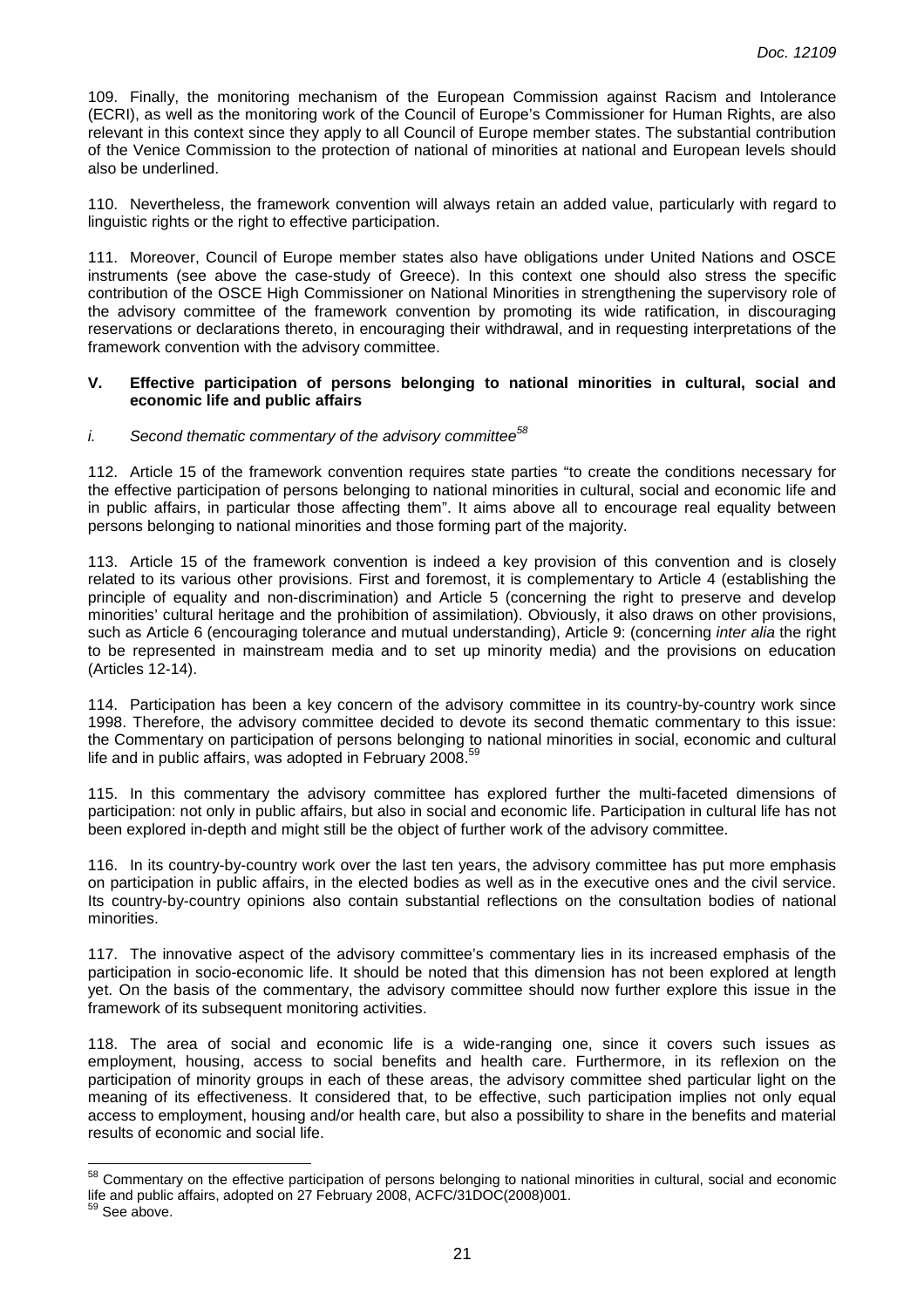119. The commentary requires that remedies be available in cases of discrimination and it also addresses possible forms of exclusion resulting from privatisation processes, post-conflict arrangements and regulation of the media sector.

120. The lack of participation in socio-economic life has been raised in a number of the advisory committee's country opinions, notably with regard to the Roma, who face problems ranging from their low participation in the labour market, lack of access to healthcare and housing segregation. The lack of effective participation in social and economic affairs is obviously closely related to the lack of participation in public affairs, and vice-versa. It should be stressed once again that the situation of Roma in many countries is a good illustration of how socio-economic exclusion may be coupled with marginalisation from public affairs and the life of society in general.

121. So far other issues have been less explored. This is notably the case of property privatisation and restitution (for example in post-war situations like in the Balkans), the linguistic and/or residence requirements and their impact on access to employment, the under-representation of minorities in the public services of most state parties and the difficulties faced by persons belonging to minorities as a result of living in economically depressed or isolated areas (one particularly striking example is Georgia). All these issues clearly have an impact on the effective participation of minorities.

# **VI. Concluding remarks**

- 122. In conclusion:
- Along with numerous successes and progress throughout Europe, outstanding problems persist;
- Successful solutions for specific issues and serious problems in implementation of others can be observed in the same country;
- Irrespective of change of government and of power structures in a given state, state authorities are bound by Council of Europe instruments which have already been ratified.
- Freedom of ethnic self-identification is a major principle in which democratic pluralistic societies should be grounded and should be effectively applied to all minority groups, be they national, religious or linguistic;
- Even if state authorities have not ratified specific European instruments on minority protection, a number of other Council of Europe instruments and mechanisms establish the principles of equality and respect for diversity;
- Tolerance and open, sincere dialogue between authorities and all minority groups should be nurtured and promoted as widely as possible at all levels: national, regional and local;
- As noted by the European Court of Human Rights, "[t]he role of the authorities is not to remove the cause of tension by eliminating pluralism, but to ensure that the competing groups tolerate each other":<sup>60</sup>
- The Parliamentary Assembly should again pursue its efforts to promote the Framework Convention for the Protection of National Minorities as a truly pan-European instrument and invite those Council of Europe member states which have not yet done so to ratify it without any further delay.

 $\overline{a}$  $^{60}$  Serif v Greece, 14 December 1999, Application No. 38178/97, paragraph 53.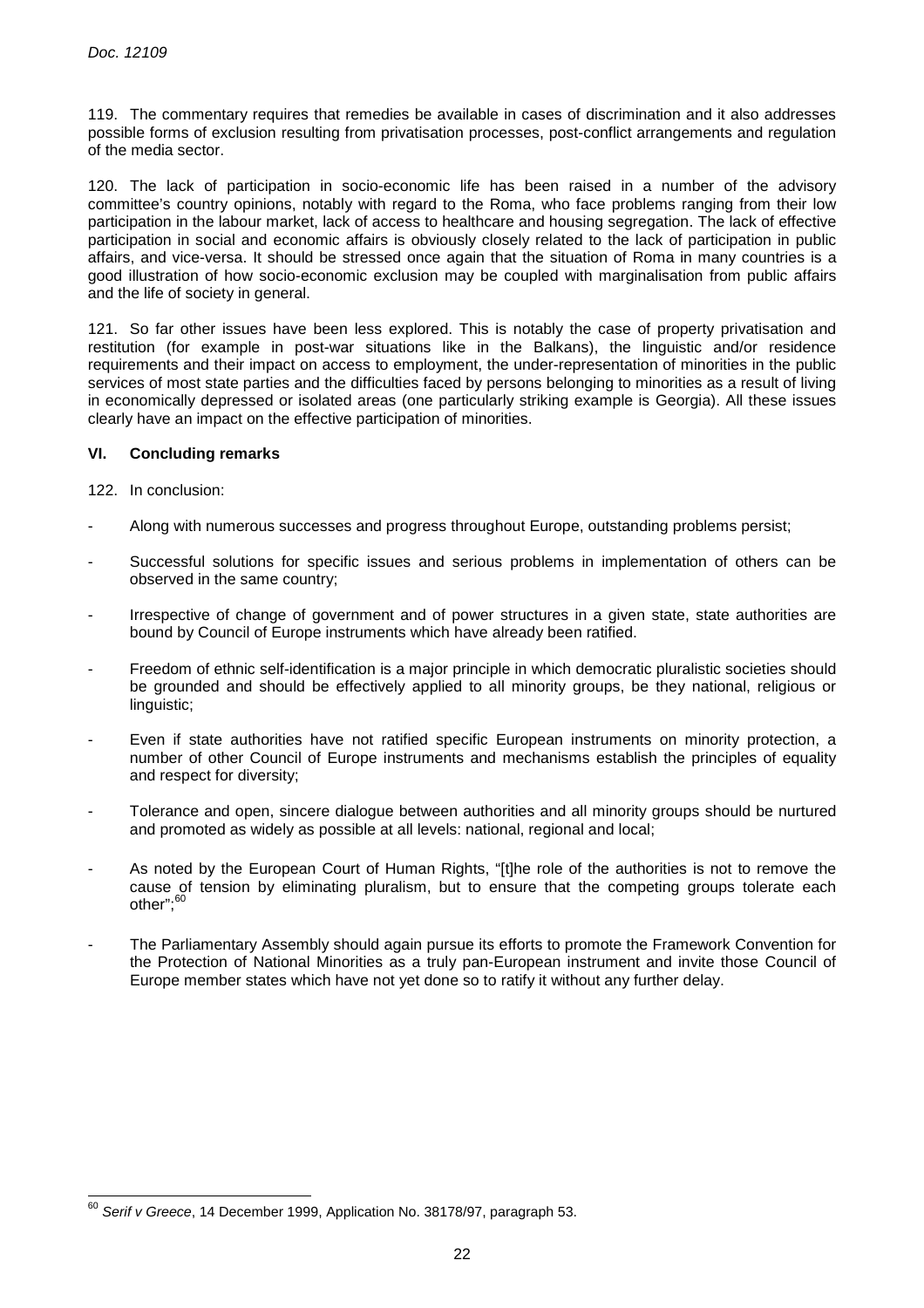#### **APPENDIX I**

# **Programme of the visit of Mr Boriss Cilevičs to Klagenfurt and Vienna (Austria) on 9-10 June 2008**

#### **Monday 9 June 2008: Klagenfurt**

- 11h30 Meeting with Mr Peter Kaiser, Group Leader of SPÖ and Ms Ana Blatnik, SPÖ
- 12h30-14h30 Meeting with representatives of organisations of the Slovene minority (Rat der Kärntner Slowenen: Mr Marjan Pipp; Zentralverband slowenischer Organisationen: Mr Marjan Sturm, Gemeinschaft der Kärntner SlowenInnen: Mr Joza Habernik, Einheitsliste: Mr Janko Kulmesch and Slowenisches Seelsorgeamt: Mr Anton Rosenzopf-Jank)
- 14h45-15h45 Meeting with Mr Rudi Vouk, Lawyer

[Despite several requests, there was no meeting with representatives of the regional government]

#### **Tuesday 10 June 2008: Vienna**

- 
- 9h-13h Meeting with representatives of minorities:
	- Representatives of the Czech and Slovak minority (Minderheitsrat der tschechischen und slowakischen Volksgruppe in Österreich: Mr Paul Rodt, Schulverein Komensky: Mr Karel Hanzl)
	- Croat representatives from Vienna and Burgenland (Burgenländisch-Kroatischer Kulturverein in Wien: Mr Ivica Mikula, Kroatischer Kulturverein in Burgenland: Mr Robert Szucsich, Kroatischer Presseverein: Mr Peter Tyran)
- 14h Meeting with Mrs Brigitte Bierlein, Vice-President of the Constitutional Court
- 15h Meeting with Mrs Terezija Stoisits, Ombudsperson
- 16h Meeting with Dr Georg Lienbacher, University Professor and Head of Division, Constitutional Service of the Federal Chancellery, and Dr Christa Achleitner, Head of the Department dealing with issues relating to ethnic groups of the Federal Chancellery
- 17h30 Dinner with Mr Dieter Kolonovits and Mr Hannes Tretter, lawyers and academics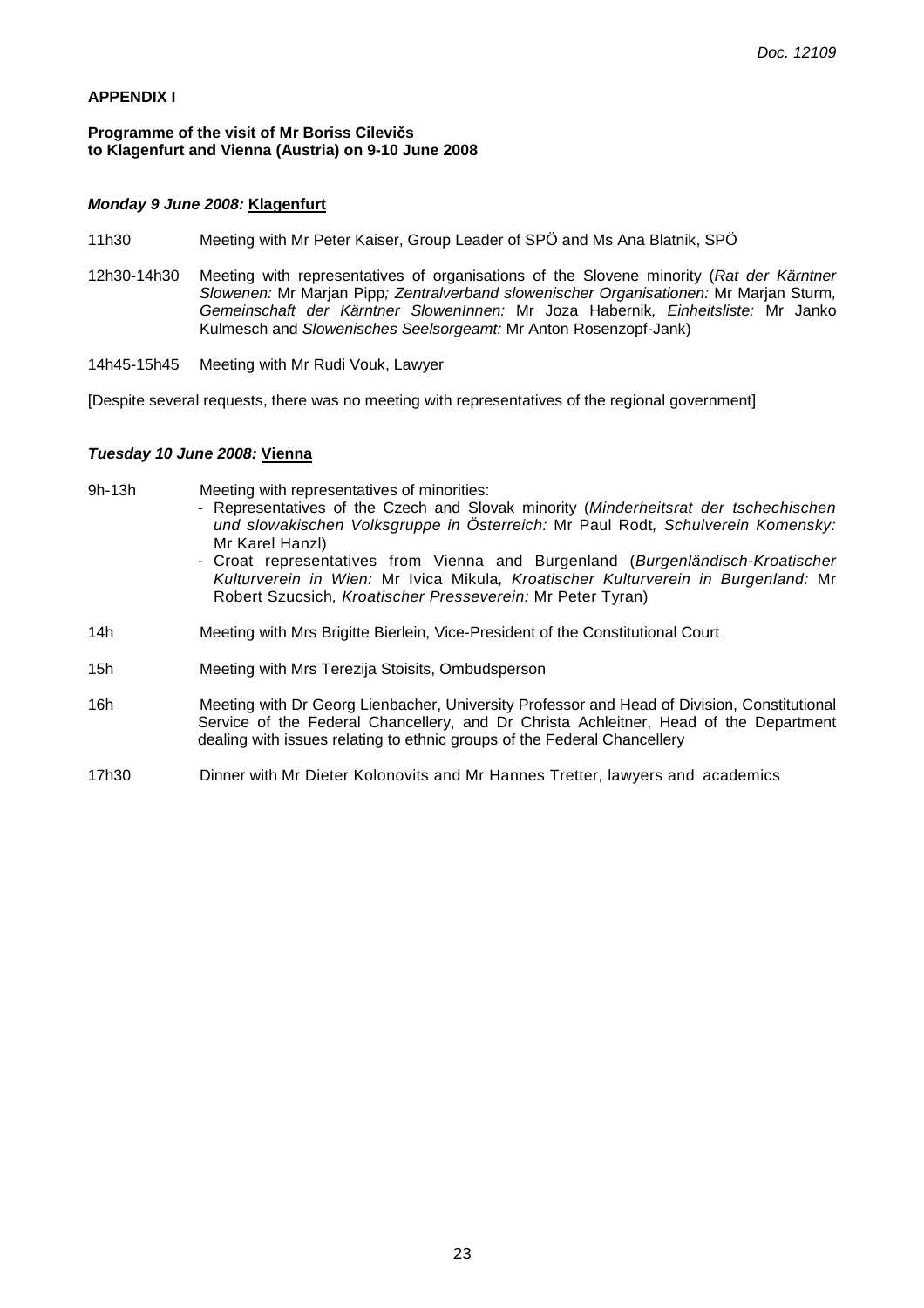# **APPENDIX II**

# **Programme of the visit of Mr Boriss Cilevičs to Bratislava and Šamorín (Slovak Republic) on 11 June 2008**

# **Bratislava**

| $9h-10h$        | Meeting with Mr Dušan Čaplovič, Vice-Chairman of the Government of the Slovak<br>Republic and Mrs Anina Botošová, Plenipotentiary of the Government for Roma<br><i>issues</i>                                                        |
|-----------------|--------------------------------------------------------------------------------------------------------------------------------------------------------------------------------------------------------------------------------------|
| $10h15 - 11h10$ | Meeting with Mrs Bibiána Obrimčáková, State Secretary of the Ministry of Education<br>of the Slovak Republic and Mr Ladislav Fízik, Advisor of Minister of Education of the<br>Slovak Republic and Chairman of the "Roma Parliament" |
| 11h20 – 12h20   | Meeting with Mr László Nagy, Chairman of the Committee of the National Council of<br>the Slovak Republic on Human Rights, Minorities and Women Position                                                                              |

# **Šamorín**

| 15h – 16h30       | Forum Minority Research Institute<br>Meeting with:<br>- Mr László Öllös, President,<br>- Mr Kálman Petöcz, Director of International Relations,<br>- Mrs Ildikó Haraszti, assistant of the Director<br>- Meeting with Mr László Pek, Chairman of The Hungarian Teachers' Union<br>- Meeting with Mr Bella Hrubík, Chairman of the CSEMADOK - Hungarian |
|-------------------|--------------------------------------------------------------------------------------------------------------------------------------------------------------------------------------------------------------------------------------------------------------------------------------------------------------------------------------------------------|
|                   | Common and Cultural Union<br>- Meeting with Ms Gizela Szabomihalyová, Head of the Language Office GRAMMA                                                                                                                                                                                                                                               |
| <b>Bratislava</b> |                                                                                                                                                                                                                                                                                                                                                        |

18h – 19h Meeting with representatives of the Ruthenian and Carpathian German minorities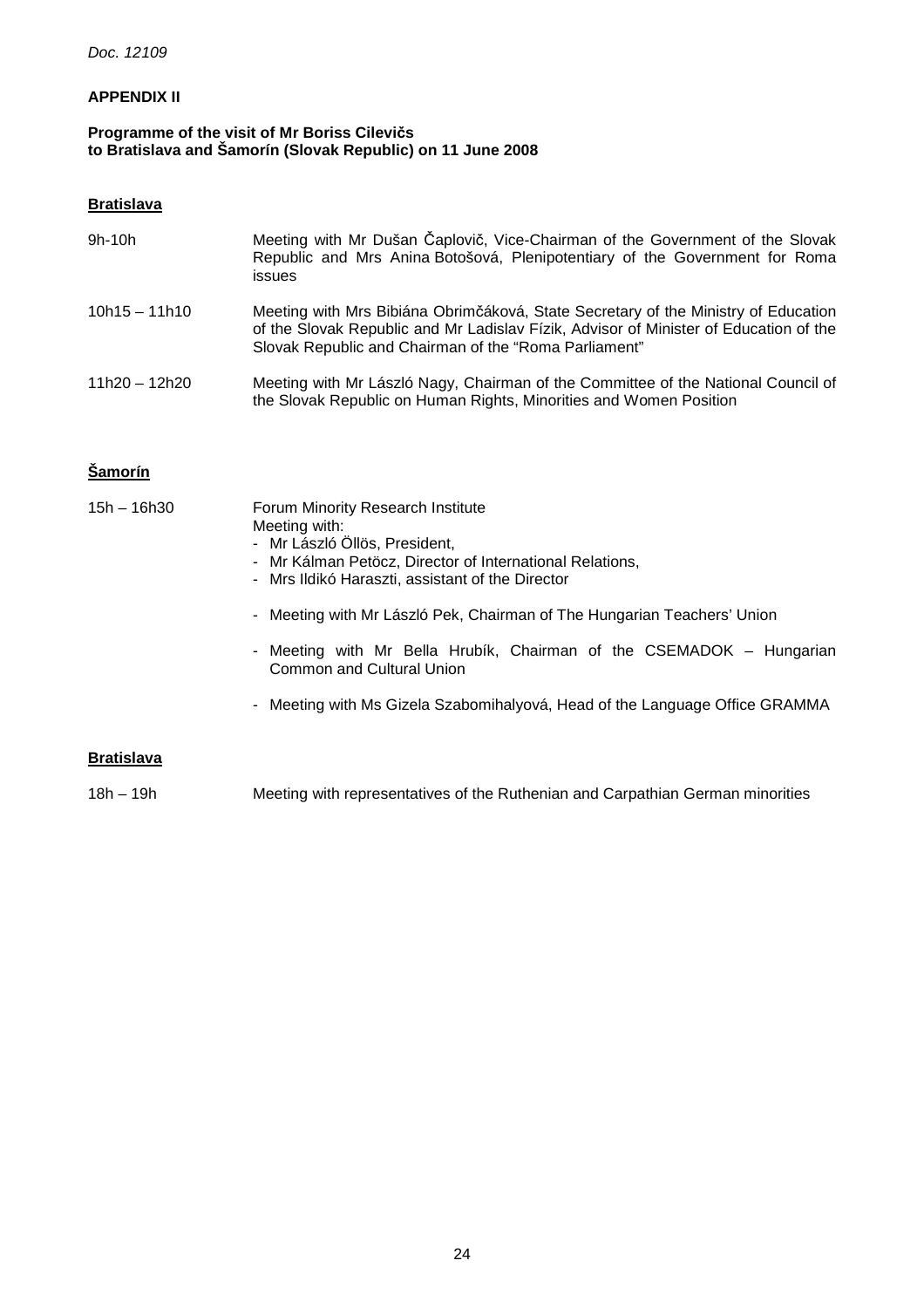#### **APPENDIX III**

## **Programme of the visit of Mr Boriss Cilevičs to Athens, Thessaloniki and Florina (Greece) from 26 to 28 February 2009**

#### **Thursday 26 February 2009**

21h Working dinner with Mr Dimitras, Greek Helsinki Monitor and Mrs Papanikolatos, Minority Rights Group, Greece

#### **Friday 27 February 2009**

#### **Athens**

- 10h Meeting with Mr Pavlidis, Chairman of the Hellenic delegation to the Parliamentary Assembly of the Council of Europe, Mrs Benaki and Messrs Banias, Liaskos and Aivaliotis, members of the PACE delegation
- 11h Meeting with Mr Agathokles, Secretary General of the Ministry of Foreign Affairs, Ambassador Abatis, Directorate of the Ministry of Foreign Affairs for relations with Council of Europe and OSCE and Mr Kappas, Director of the Office of the Secretary General of the Ministry of Interior
- 12h30 Meeting with Mr Papaioannou, Chairman of the National Commission on Human Rights, Mrs Argyropoulou, Vice-President and Mrs Spiliotopoulos, member

#### **Thessaloniki**

| 19h15     | Meeting with Professor Takis, Deputy Ombudsman                           |
|-----------|--------------------------------------------------------------------------|
| Xino Nero |                                                                          |
| 22h30     | Working dinner with Messrs Konstantinidis and Lianis, MPs (from Florina) |

#### **Saturday 28 February 2009**

#### **Florina**

9h Meeting with Professor Manos, University of Western Macedonia, Department of Balkan **Studies** 10h Meeting with the Mayor of Florina, Mr Papanastasiou 11h Meeting with the Prefect of Florina Mr Ioannis Voskopoulos 12h Meeting with the Chairman of the Local Union of Municipalities and Communities, Mr Eliadis and with Mr Aspridis (Municipality of Perasma), Mr Tsakmakis (Municipality of Meliti), Mr Theodoris (municipality of Amyntaio) and Mr Trasias (Community of Krystalopigi) 13h30 – 14h30 Meeting with Mr Parisis, President of the European Bureau of Less Used Languages (EBLUL), Mr Dede and Mr Bletsas, members of EBLUL 15h – 16h30 Meeting with Mr Pavlos Voskopoulos, "European Free Alliance (EFA)- Rainbow", and other representatives of "EFA Rainbow" 17h – 18h45 Meeting with Presidents of cultural associations and other persons who claim to be of Macedonian ethnic origin 18h45 Meeting with persons deprived of their Greek citizenship (Niki border-crossing)